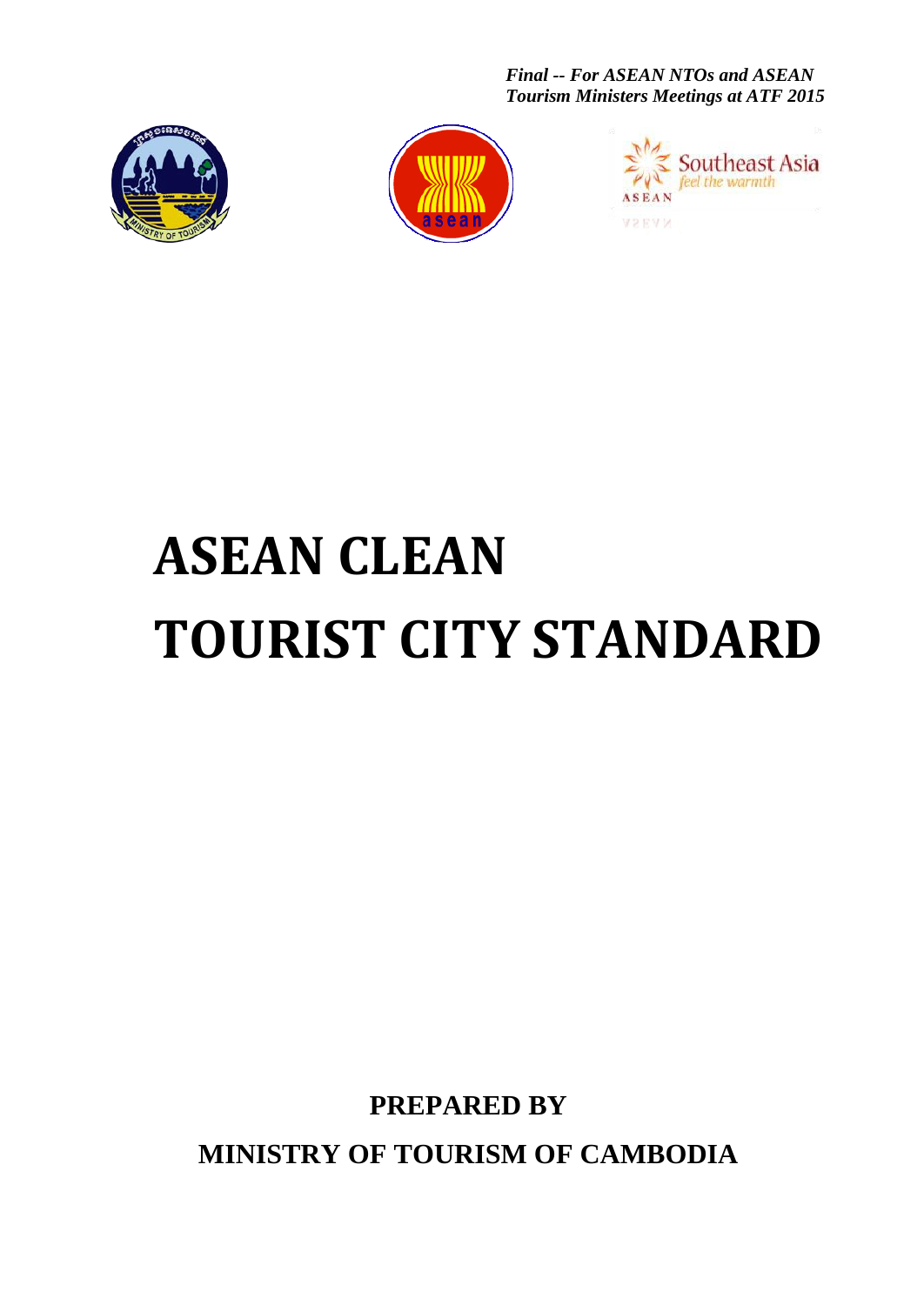# **INDEX**

| 1.<br>2. |        |  |
|----------|--------|--|
| 3.       |        |  |
| 4.       |        |  |
|          | 4.1.   |  |
|          | 4.2.   |  |
|          | 4.3.   |  |
|          | 4.4.   |  |
|          | 4.5.   |  |
|          | 4.6.   |  |
|          | 4.7.   |  |
|          | 4.8.   |  |
|          | 4.9.   |  |
|          | 4.10.  |  |
|          | 4.11.  |  |
|          | 4.12.  |  |
|          | 4.13.  |  |
|          | 4.14.  |  |
|          | 4.15.  |  |
|          | 4.16.  |  |
|          | 4.17.  |  |
|          | 4.18.  |  |
|          | 4.19.  |  |
|          | 4.20.  |  |
| 5.       |        |  |
|          | 5.1.   |  |
|          | 5.1.1. |  |
|          | 5.1.2. |  |
|          | 5.1.3. |  |
|          | 5.1.4. |  |
|          | 5.1.5. |  |
|          | 5.2.   |  |
|          | 5.2.1. |  |
|          | 5.2.2. |  |
|          | 5.2.3. |  |
|          | 5.2.4. |  |
|          | 5.3.   |  |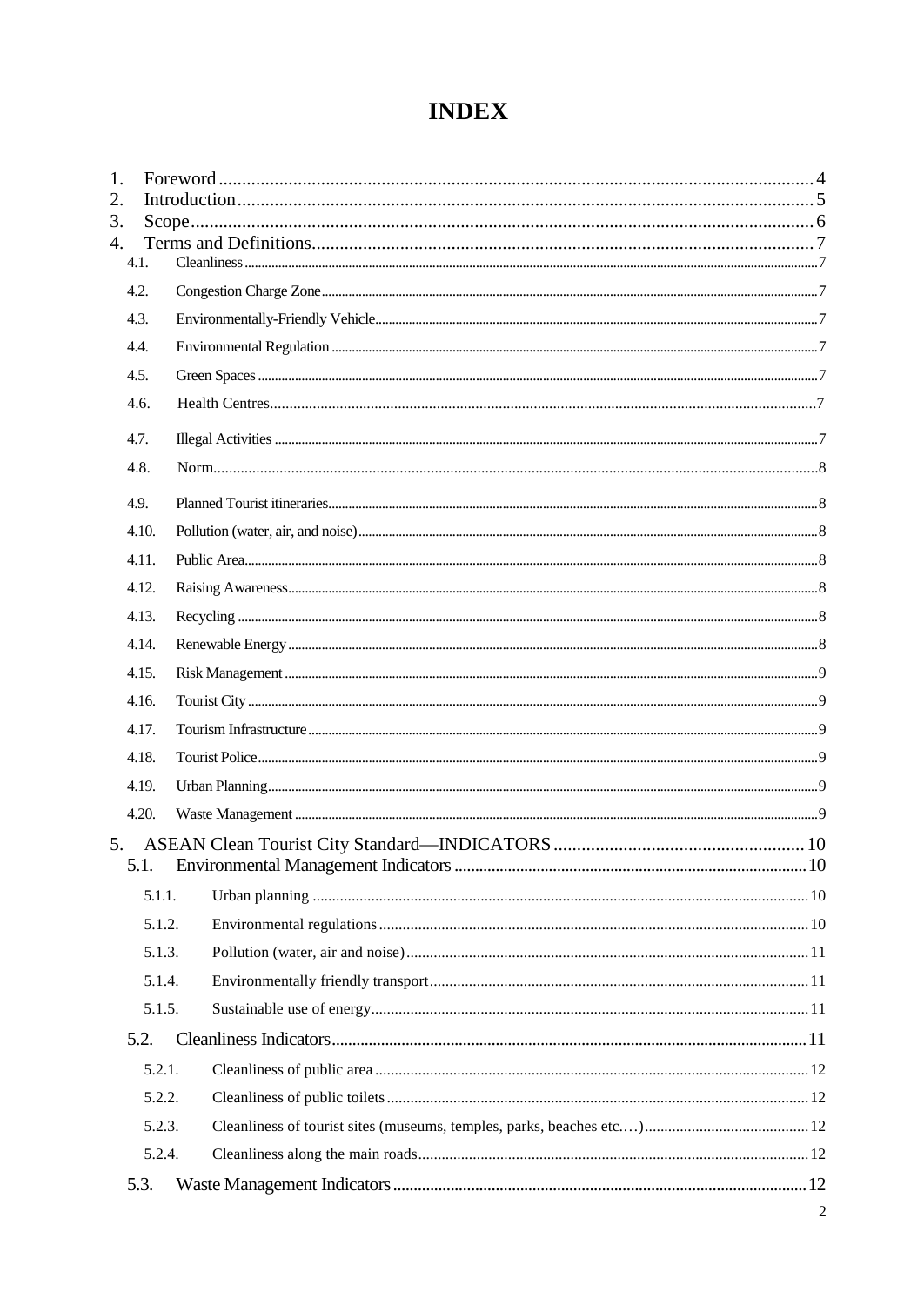|    | 5.3.1. |                                                                                                   |  |
|----|--------|---------------------------------------------------------------------------------------------------|--|
|    | 5.3.2. |                                                                                                   |  |
|    | 5.3.3. |                                                                                                   |  |
|    | 5.3.4. |                                                                                                   |  |
|    | 5.3.5. |                                                                                                   |  |
|    | 5.4.   | Awareness-building about Environmental Protection and Cleanliness Indicators  14                  |  |
|    | 5.4.1. | Raising awareness of local people about environmental protection and cleanliness  14              |  |
|    | 5.4.2. | Raising awareness of tourism service providers about environmental protection and cleanliness .14 |  |
|    | 5.4.3. | Raising awareness of tourists about environmental protection and cleanliness15                    |  |
|    | 5.5.   |                                                                                                   |  |
|    | 5.5.1. |                                                                                                   |  |
|    | 5.5.2. |                                                                                                   |  |
|    | 5.6.   |                                                                                                   |  |
|    | 5.6.1. |                                                                                                   |  |
|    | 5.6.2. |                                                                                                   |  |
|    | 5.6.3. |                                                                                                   |  |
|    | 5.6.4. |                                                                                                   |  |
|    | 5.7.   |                                                                                                   |  |
|    | 5.7.1. |                                                                                                   |  |
|    | 5.7.2. |                                                                                                   |  |
|    | 5.7.3. |                                                                                                   |  |
|    | 5.7.4. |                                                                                                   |  |
|    | 5.7.5. |                                                                                                   |  |
| 6. | 6.1.   |                                                                                                   |  |
|    | 6.2.   |                                                                                                   |  |
|    | 6.3.   |                                                                                                   |  |
|    | 6.4.   | Table of assessment on 3 indicators of Awareness-building about Environmental                     |  |
|    | 6.5.   |                                                                                                   |  |
|    |        |                                                                                                   |  |
|    | 6.6.   | Table of assessment on 4 indicators of health safety and urban safety and security25              |  |
|    | 6.7.   | Table of assessment on 5 indicators of tourism infrastructure and facilities indicators27         |  |
| 7. |        |                                                                                                   |  |
|    | 7.1.   |                                                                                                   |  |
|    | 7.2.   |                                                                                                   |  |
|    | 7.3.   |                                                                                                   |  |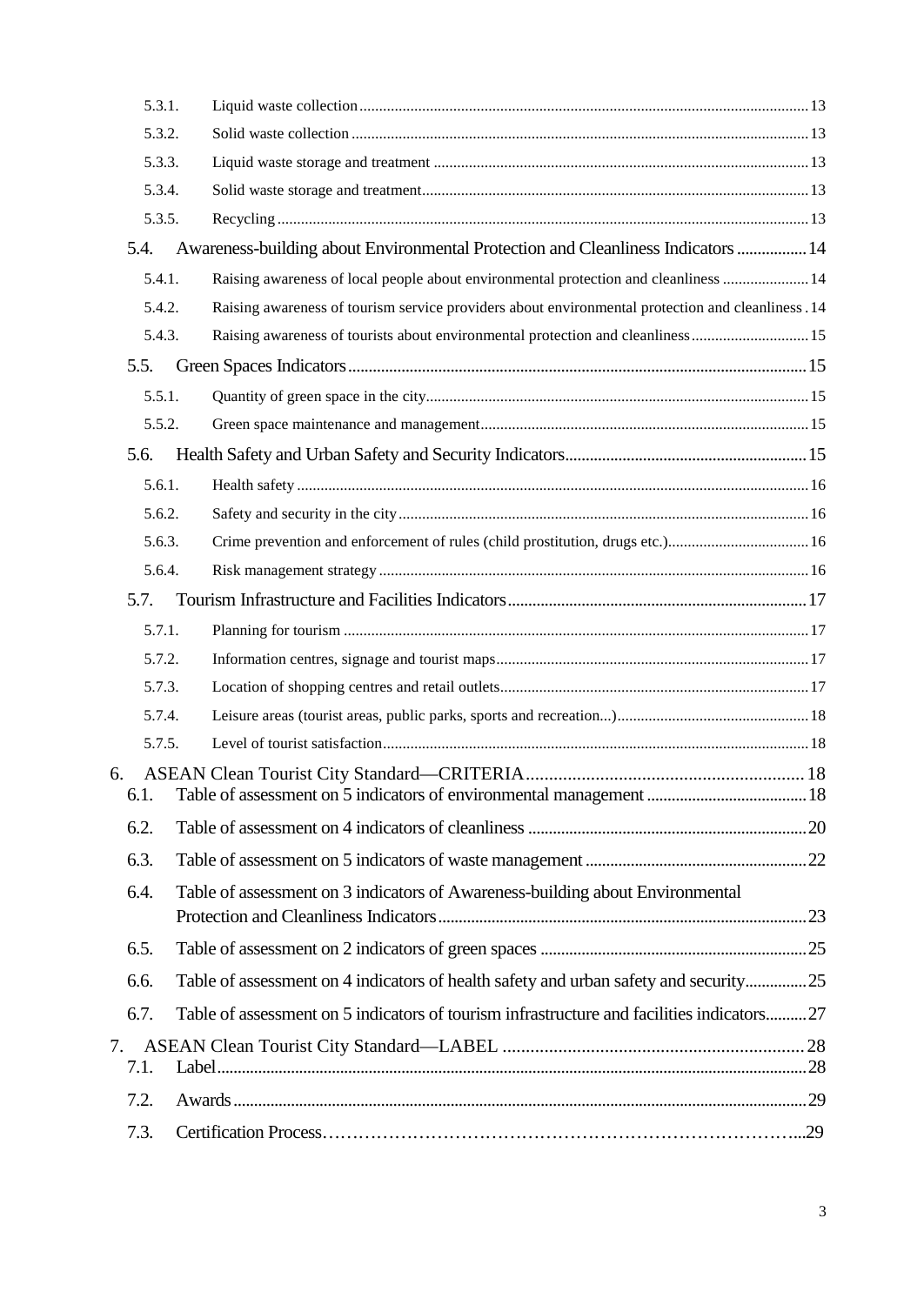## <span id="page-3-0"></span>**1. Foreword**

The purpose of the ASEAN Clean Tourist City Standard (ACTCS) is to provide ASEAN member countries with a tool that will improve the quality of tourism in their cities, increase their marketing competitiveness but also improve the situation of local residents and their livelihood by alleviating poverty. It is also designed to protect the environment thus responding to the impacts of climate change and contributing to the sustainable development of ASEAN cities. It is vital to note that the ASEAN Tourism Strategic Plan 2011-2015 (ATSP) has indicated the enhancement of the ability of ASEAN tourism to address the climate change issue as one of the priority actions in order to accomplish its strategic directions aimed at increasing the quality of services and facilities in the region.

The standard is based on a series of indicators that will evaluate how sustainable ASEAN cities currently are, the quality of the tourism they offer and identify areas that can be improved. It will provide ASEAN member countries with benchmarks to aim for and ultimately lead to greater tourist satisfaction, greater numbers of visitors and better conditions for the local population.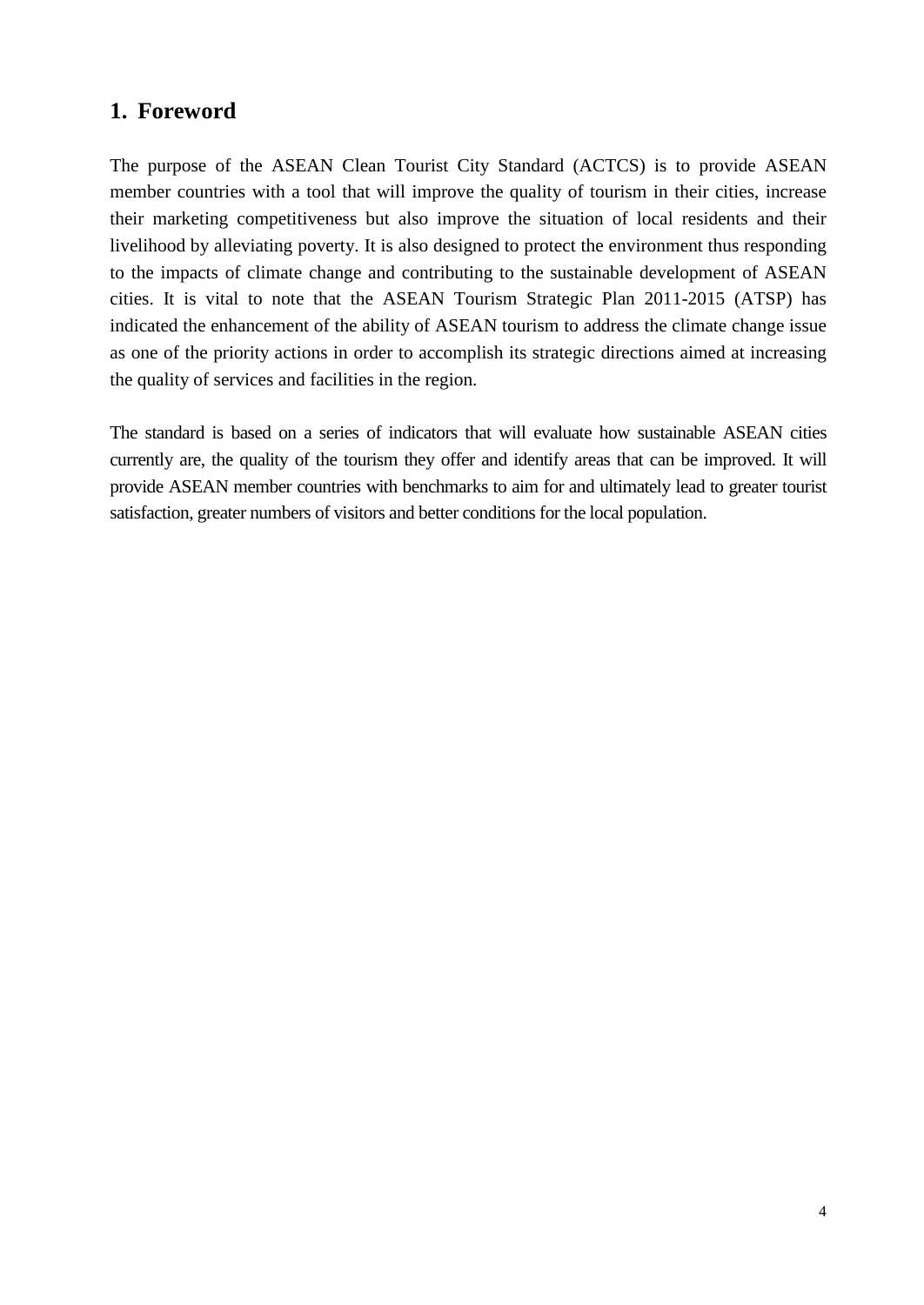# <span id="page-4-0"></span>**2. Introduction**

Tourism in Southeast Asia has developed rapidly as the region is becoming one of the prime destinations on the world tourism map. Tourism is considered to be one of the main sectors for national and regional economic development.

In any discussion of economic development, growth is not an end in itself...the fundamental objective should not be growth but rather broad progress in living standards. After all, growth is an imperfect proxy for the pace and breadth of progress in living standards. But while it may not be sufficient for economic success, it certainly is necessary. In all societies, socioeconomic progress is simply not possible without rising employment, income and wealth. Thus, both the quantity and quality of growth matter. The ultimate objective must be to generate *Big* growth—i.e. strong growth that is also *Balanced* in the sense of being resilient and stable rather than exacerbating inequality, and of course *Green* in the sense of ensuring environmentally sustainable development. Green growth is therefore best understood as a new paradigm to create a new model that produces faster but also wider, more resilient and more environmentally sustainable economic progress. Tourism can play a key role in achieving the quantitative and qualitative aspects of growth.

While cities are well developed across the region, some are only just emerging as tourism destinations. This is the ideal opportunity to encourage cities to develop as they are gateways to the country first welcoming tourists. It is crucial for national and regional tourism development to maintain and enhance the good image and reputation of cities— the 'face' of the country—where cultural, natural and man-made attractions exist.

It is strategically important for cities to strive to develop beautiful areas, improve their environment and sanitation, enhance urban spaces and promote the attractions they have to offer. Certainly, the tourist hospitality and welcome in urban areas are very important because many tourist attractions are located in and adjacent to the cities. The local authorities must seriously consider the environmental aspects and living standards in their cities if they are to provide hospitality and to fulfill tourist needs. Thus introducing and establishing the ASEAN Clean Tourist City Standard is necessary, providing ASEAN member states with common benchmarks to aim for in order to achieve greater tourist satisfaction, greater numbers of visitors and better conditions for the local population.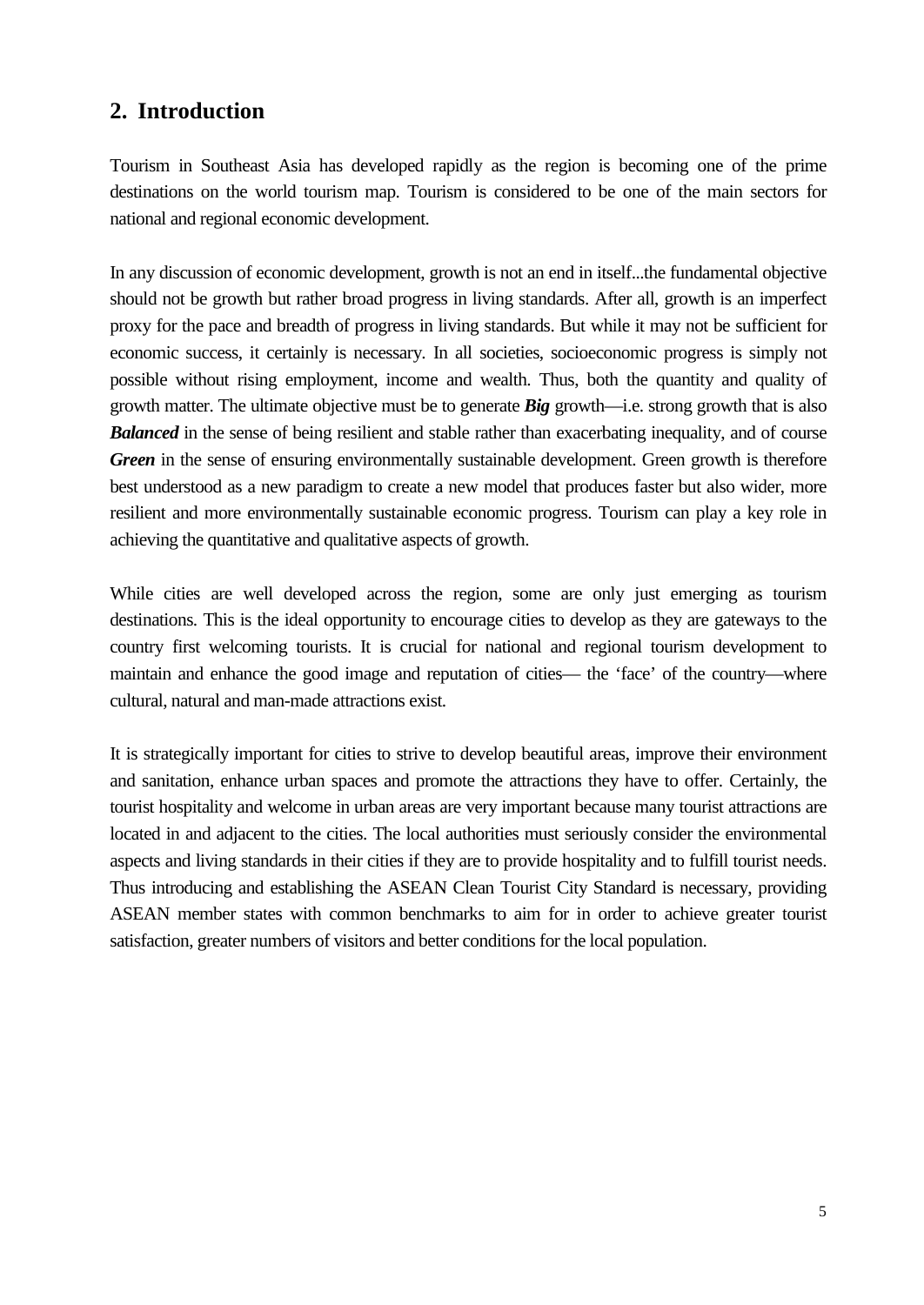# <span id="page-5-0"></span>**3. Scope**

The standard focuses on tourist cities where there is flow of visitors and where cultural, natural and/or man-made attractions exist.

The indicators evaluated in the ACTCS are based on the following:

- Environmental Management
- Cleanliness
- Waste Management
- Awareness-building about Environmental Protection and Cleanliness
- Green Spaces
- Health Safety and Urban Safety and Security
- Tourism Infrastructure and Facilities

ASEAN comprises 10 countries with different levels of tourism development, different volumes and types of visitors, different economic, environmental and social impacts from tourism and different political systems and organisation with distinct policies, rules and regulations. Therefore for ACTCS to be successful and relevant to each country the indicators selected for the regional standard must be:

- generically applicable to all countries
- agreed by the majority of the member states
- flexible
- easy to measure and to monitor

Because of its flexible nature, the regional standard would be revised every 3 years if needed.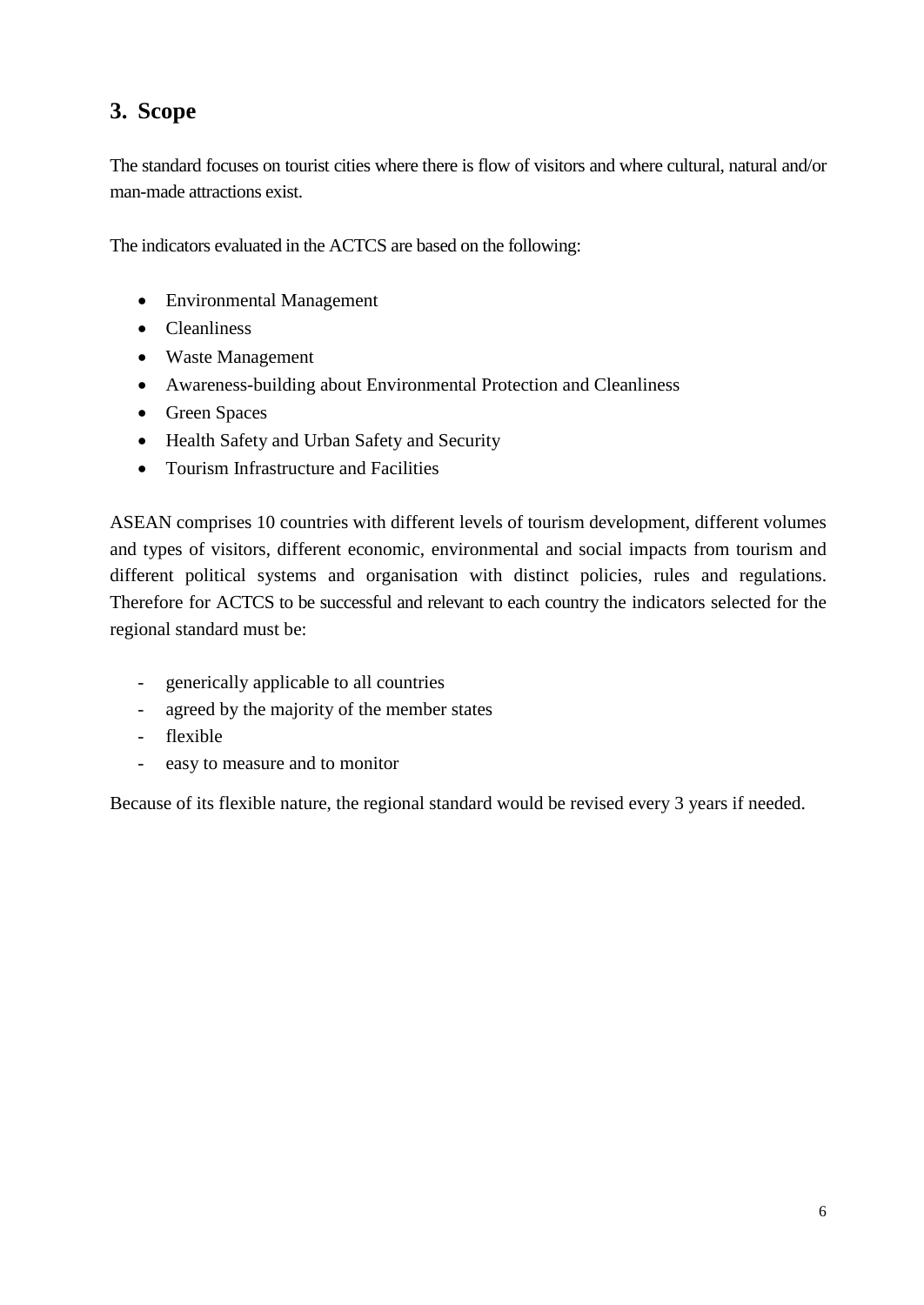## <span id="page-6-0"></span>**4. Terms and Definitions**

For the purposes of this ASEAN Clean Tourist City Standard, the following terms & definitions apply.

#### <span id="page-6-1"></span>**4.1. Cleanliness**

Refers to clean and sanitary environment at tourist sites, hotels, restaurants, public places ...etc., including the quality of air, drinking water, and the liquid and solid waste collection and management system.

#### <span id="page-6-2"></span>**4.2. Congestion Charge Zone**

Refers to the zone where there is excessive traffic or people, making movement slow or difficult. Vehicles accessing the area need to pay charges.

#### <span id="page-6-3"></span>**4.3. Environmentally-Friendly Vehicle**

Refers to a vehicle that has less harmful impacts on the environment than other comparable engine vehicles running on gasoline or diesel, or one that uses alternative fuels. This kind of vehicle is specifically designed to minimize harm to the natural envirnoment.

#### <span id="page-6-4"></span>**4.4. Environmental Regulation**

Refers to the rules and regulations concerning controlling impacts on the environment and environmental protection such as air pollution, water pollution, noise pollution, waste control and collection…etc.

#### <span id="page-6-5"></span>**4.5. Green Spaces**

Refer to locations in urban areas accessible to the public, decorated with flowers, trees, or grass…

#### **4.6. Health centres**

Refer to places offering health services. Normally, a health centre refers to a place that houses a medical practice and offers healthcare services.

#### <span id="page-6-6"></span>**4.7. Illegal Activities**

Refer to activities that are against the law, such as crime, drug trafficking, damage of environmental and cultural assets, etc.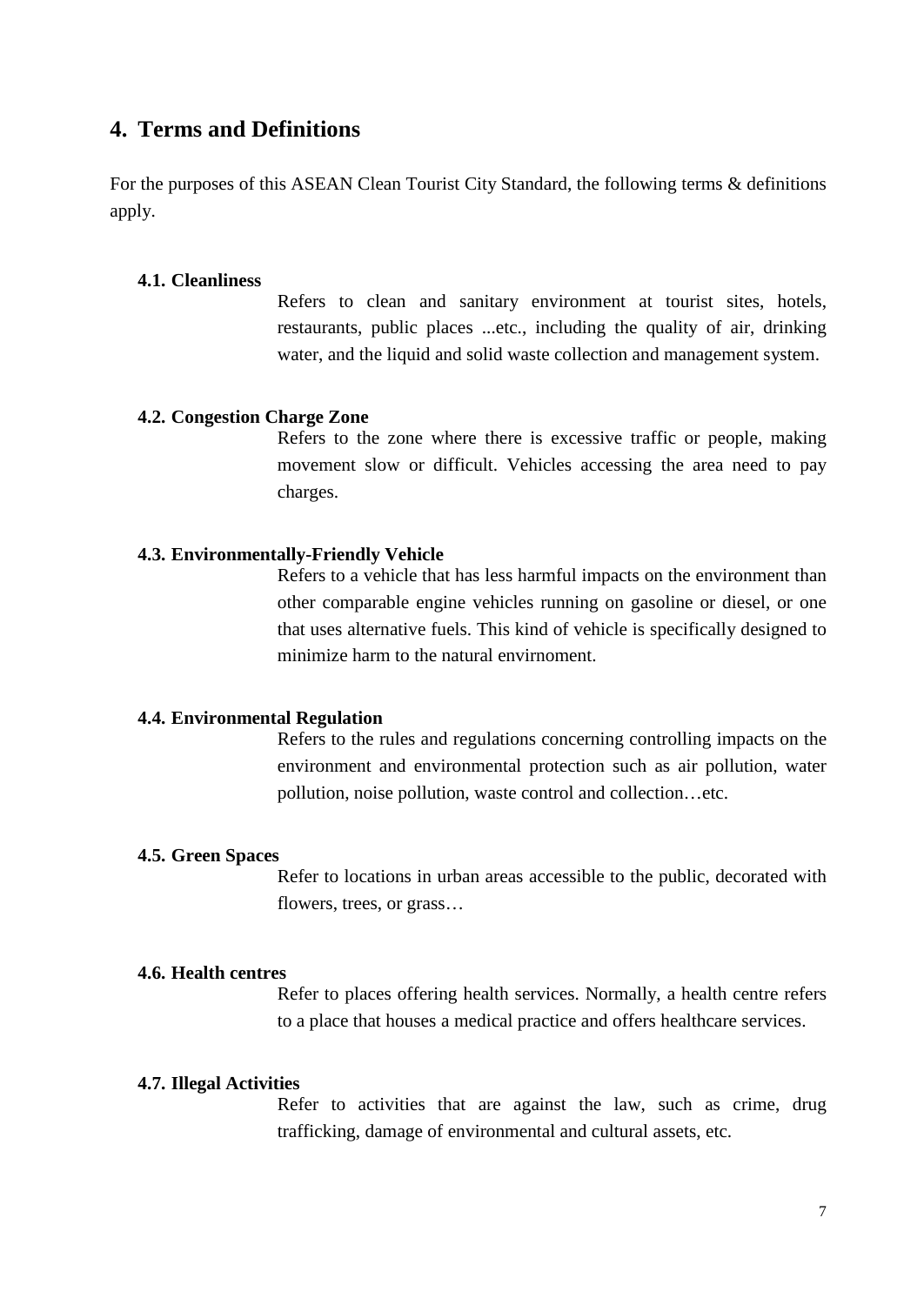#### **4.8. Norm**

Refers to standard pattern of behaviour that is considered normal and needs to be enforced in a society. More precisely, it refers to enforceable rules by law.

#### <span id="page-7-0"></span>**4.9. Planned Tourist itineraries**

Refers to plans that are set up by the local authorities, or by tour operators, showing the location of tourist attractions and sites.

#### <span id="page-7-1"></span>**4.10.Pollution (water, air, and noise)**

Refers to all activities of local people, tourists, businesses, etc… that do not meet the national standard (including water quality, air quality, and noise levels).

#### <span id="page-7-2"></span>**4.11.Public Area**

Refers to public place where local people and tourists congregate (including administrative buildings to serve the public and equipment in public areas such as benches, public transportation, etc…).

#### <span id="page-7-3"></span>**4.12.Raising Awareness**

Refers to activities that are comprised of three main components: awareness raising objectives, goals to be implemented, and support documents that are used to provide information. The awareness-building about environmental protection and cleanliness refers to sensitising local people, tourists and relevant stakeholders about the benefits of cleanliness, hygiene, sanitation, and healthy environment.

#### <span id="page-7-4"></span>**4.13.Recycling**

Refers to the process of recycling used materials (waste) into new products to prevent waste of potentially useful materials, reducing energy usage, reducing air pollution (from incineration) and water pollution (from landfilling) by decreasing the need for conventional waste disposal, and lowering greenhouse gas emissions.

#### <span id="page-7-5"></span>**4.14.Renewable Energy**

Refers to any form of energy obtained from naturally generated energy sources such as the sun, wind, waves or another natural renewable source, in contrast to energy generated from fuels.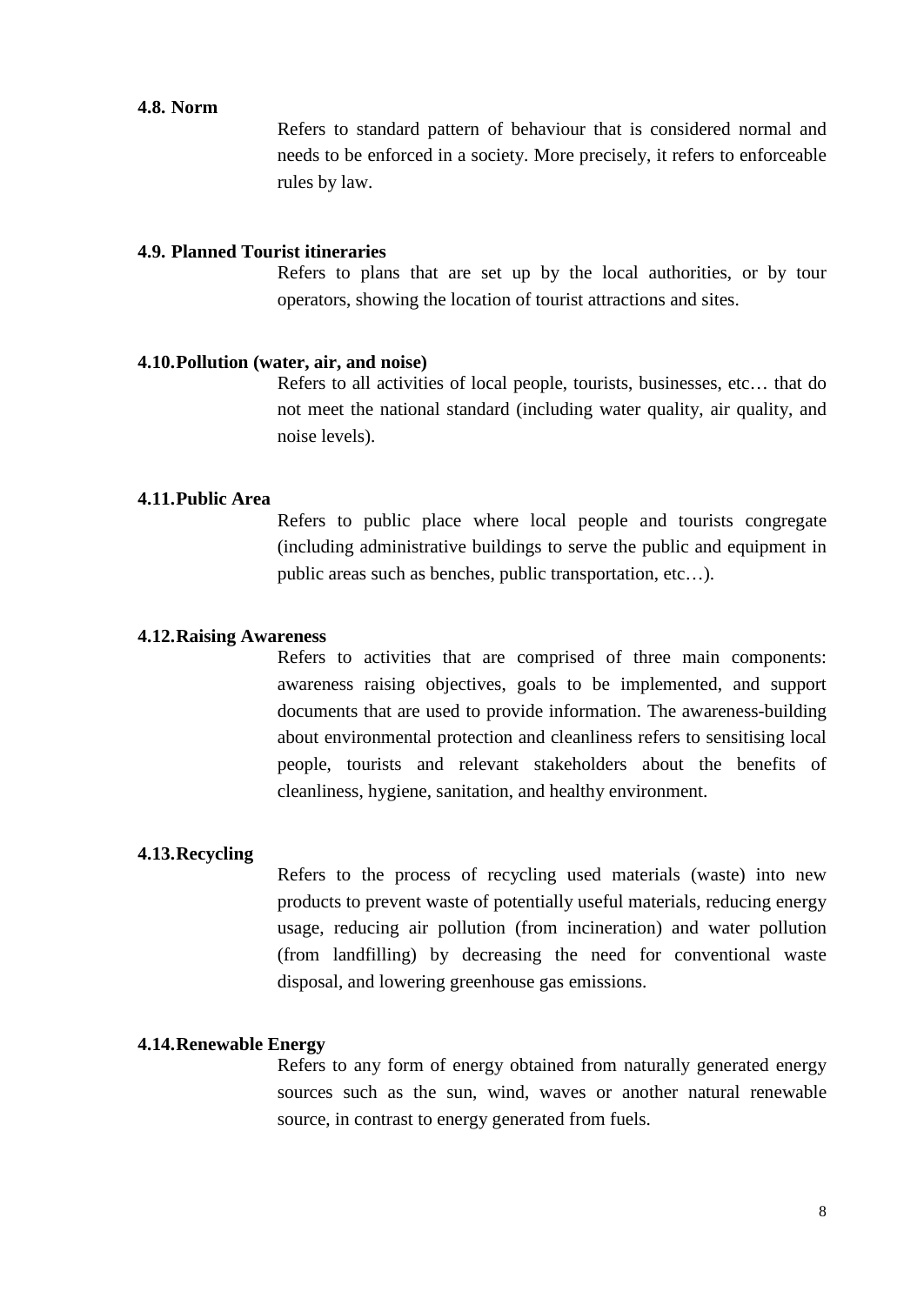#### <span id="page-8-0"></span>**4.15.Risk Management**

Refers to an authority-made mechanism and measures for preventing and managing unexpected risks and disasters.

#### <span id="page-8-1"></span>**4.16.Tourist City**

Refers to cities where there is flow of visitors and where there are cultural, natural and/or man-made attractions.

#### <span id="page-8-2"></span>**4.17.Tourism Infrastructure**

Refers to the services and facilities in place that facilitate and improve travel and tourism in the city, including all supporting infrastructures such as information centres, signage, etc.

#### <span id="page-8-3"></span>**4.18.Tourist Police**

Refers to the especially trained authority responsible for dealing with problems involving tourists in the city.

#### <span id="page-8-4"></span>**4.19.Urban Planning**

Refers to the plans formulated by the urban authorities to ensure sustainable urban development such as land use planning, zoning, environmental planning and transport planning.

#### <span id="page-8-5"></span>**4.20.Waste Management**

Refers to measures taken by the urban authorities to collect, categorise, and store liquid and solid waste in an efficient and proper way.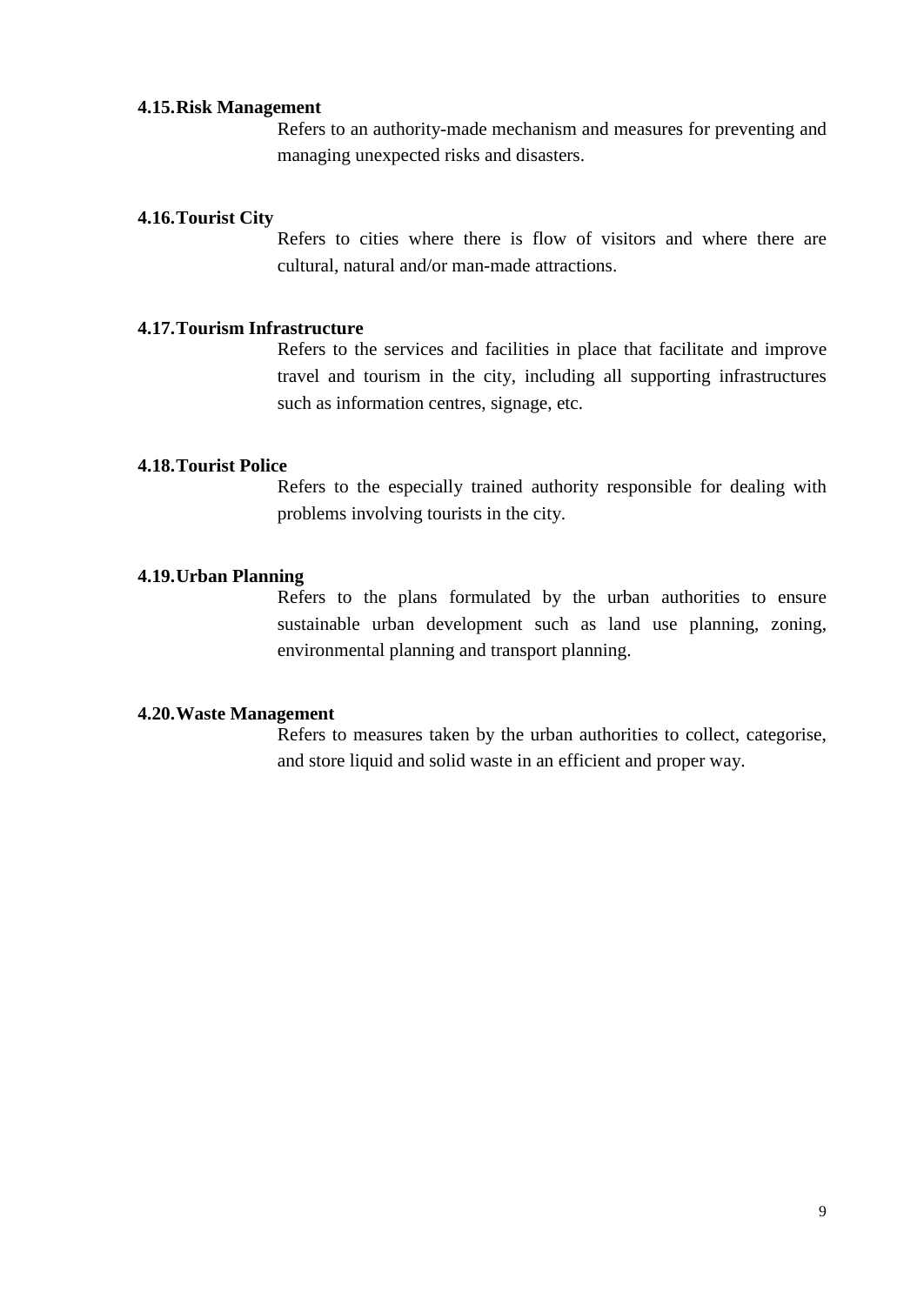# <span id="page-9-0"></span>**5. ASEAN Clean Tourist City Standard—INDICATORS**

#### <span id="page-9-1"></span>**5.1.Environmental Management Indicators**

The environmental management refers to a bundle of methodologies taking a consideration of the impact on environment which can be derived from the development activities of the country, cities or is to arrange for any development project.

The evaluation of the impact on the environment of each activity has been made at different levels and in diverse ways. At the same time, a wide variety of activities we can implement to respond to the issues are as follows: Awareness raising, restriction or other prohibitions and urban development plan, etc.

This indicator is an undeniably important element that we have seen in almost all policies relating to the improvement and enhancement of living standards of the general public. It is certain that we can notice that the basic indicator gathered all of the components—indicating the measurement of current situation of surrounding environment at the living atmosphere by focusing on the main parts of public health's component such as: air quality, generally using water quality, pure drinking water quality, etc. Thus, the ACTCS is aimed at promoting and encouraging the cities to announce and stun the people within the boundaries of their competence as well as the visitors to their cities in order to be aware of environmental situation whereby they are living and visiting.

Furthermore, certain detailed indicators of this indicator have the objective of encouraging all the candidacy cities to start undertaking the preventive measure against any activity which has an adverse effect on the living standards and pushing for the implementation of their urban development plan to be sure about the positive and negative impacts which might be caused by the cities' development activities. The indicator also wishes to raise awareness of the cities about the use of renewable energy.

#### <span id="page-9-2"></span>**5.1.1. Urban planning**

This measures whether land use planning, zoning, environmental planning and transportation planning are implemented by the city authorities to ensure the controlled sustainable growth of the city.

#### <span id="page-9-3"></span>**5.1.2. Environmental regulations**

The indicator measures whether environmental regulations controlling the operation of tourism businesses exist and whether they are enforced by local authority's sanctions (i.e. for flaunting planning regulation, disregarding waste treatment rules etc.…).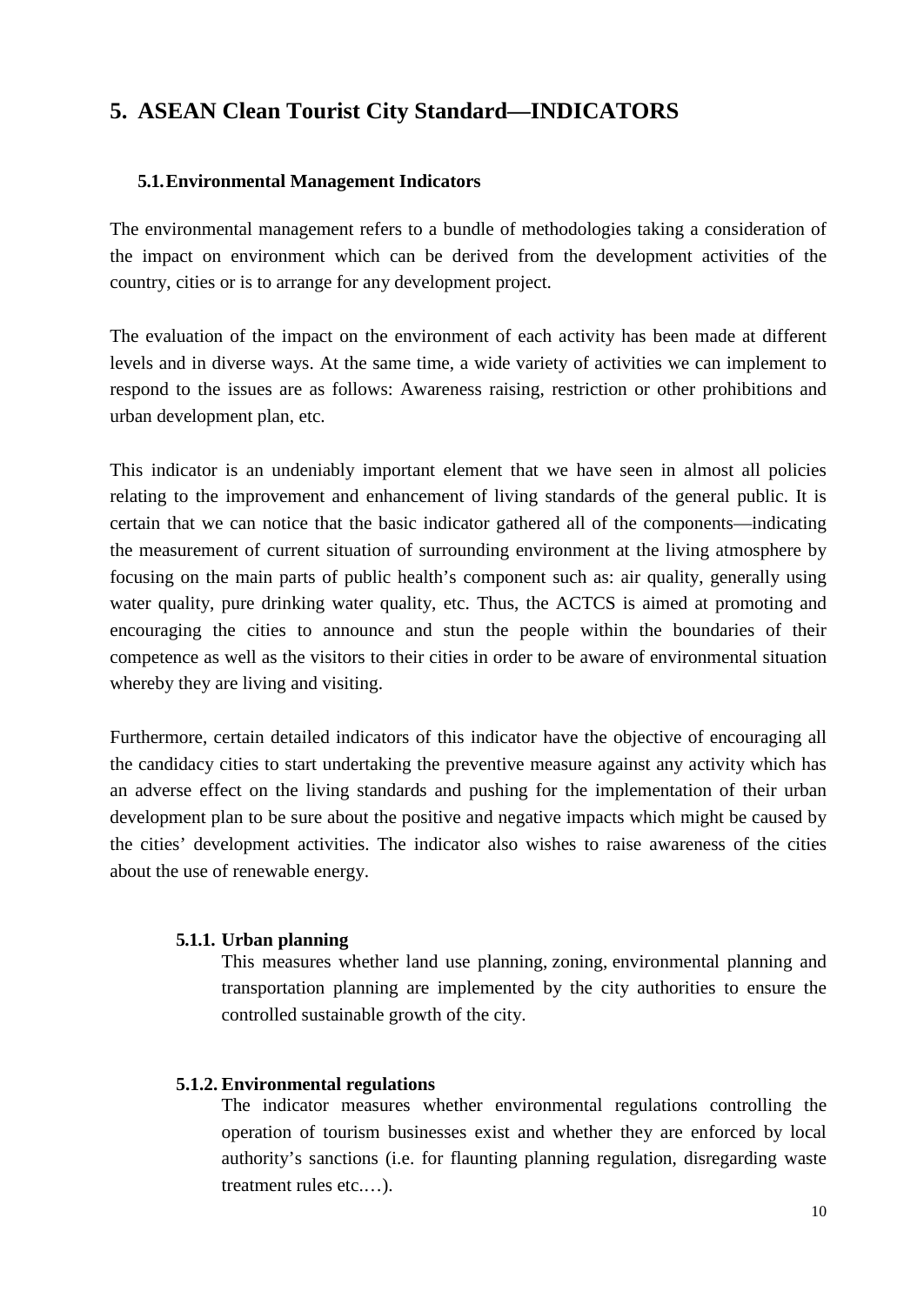#### <span id="page-10-0"></span>**5.1.3. Pollution (water, air and noise)**

This assesses the level water pollution and whether it is within acceptable norms set out by official regulations. It may refer to rivers (such as Siem Reap or Phnom Penh in Cambodia), seawater along the coastal areas (such as Kompongsom and Kep in Cambodia) as well as drinking water.

It also assesses air quality in the city and the measures put in place to improve it (i.e. traffic jam reduction initiatives, use of fuel….), the level of noise pollution and whether rules are in place and enforced to keep noise within acceptable norms.

#### <span id="page-10-1"></span>**5.1.4. Environmentally friendly transport**

This looks at the type transport used in the city (both public and private) and their environmental impact. The use of environmentally-friendly vehicles is encouraged (buses with pollution control mechanisms, electric cars, as well as congestion charge zones…).

#### <span id="page-10-2"></span>**5.1.5. Sustainable use of energy**

This refers to energy saving and efficiency devices used in tourist businesses (eco light bulbs, on-off switches, the use of key cards, etc.…), the use of renewable energy (solar, wind, etc.…), and awareness and commitment of tourism firms to energy saving and efficiency.

#### <span id="page-10-3"></span>**5.2.Cleanliness Indicators**

The public gathering place is a place where many people can make mutual interrelationship. The cleanliness along the public is reliant on individual behaviour and the attention to take care of that place. Besides, the cleanliness along the public gathering places is an important factor affecting the common welfare of all people. In fact, the cleanliness along the public gathering places significantly contributes to improve their living standards and the urban beauty, which is an unavoidable requirement for tourists.

In this indicator, we take into consideration the cleanliness along the public gathering places such as the public buildings, information centres, green areas, commercial centres, resorts and parks, the main roads, and the public toilets, etc.

It will focus on the reality of common views along the public gathering places of the cities and measures the limitation of the attention to the municipal authority's cleanliness. In general, the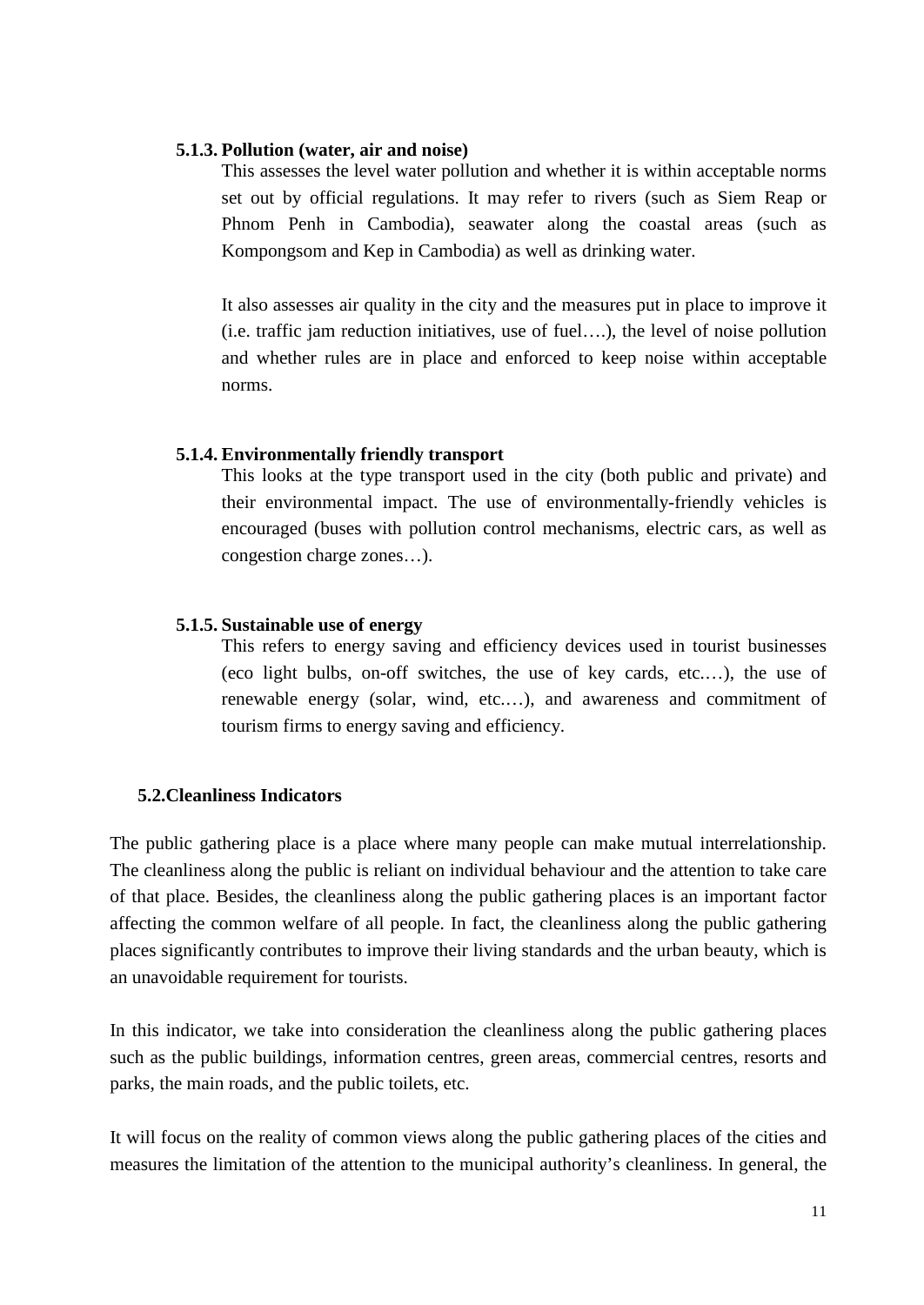urban visitors as well as the general public are attracted with the appearances of their visiting places. And this is also the condition to enhance each urban prestige.

#### <span id="page-11-0"></span>**5.2.1. Cleanliness of public area**

This is an important indicator to convey a positive message to tourists as well as to local people and the private sector. The cleanliness of all public areas and buildings, green areas, markets, stations, information centres… should be assessed by the local authorities and sanctions put in place to enforce the rules. The extent of appropriate equipment such as the number of dustbins in public areas should be evaluated and the frequency of maintenance should also be referred to.

#### <span id="page-11-1"></span>**5.2.2. Cleanliness of public toilets**

This indicator refers to the number of public toilets at tourist sites in the city, the frequency and quality of their maintenance. This may link to the **ASEAN Public Toilet Standard**.

#### <span id="page-11-2"></span>**5.2.3. Cleanliness of tourist sites (museums, temples, parks, beaches etc.…)**

This evaluates whether there are enough rubbish bins at tourist sites, the frequency of the collection and disposal of garbage and the general cleanliness and maintenance of the area surrounding the sites. A reference to sanctions for not abiding by the rules should be made.

#### <span id="page-11-3"></span>**5.2.4. Cleanliness along the main roads**

This assesses the conditions along the main roads within the city as well as from one city to another, whether they are regularly cleaned and if the appropriate equipment is available (i.e. rubbish bins at regular interval…).

#### <span id="page-11-4"></span>**5.3.Waste Management Indicators**

Waste management is referred to waste collection and storage. Waste is a consequence of the people's activities fulfilling their daily needs. Waste management in this context has the main objective of contributing to the reduction of negative impact on people's health, on the environment and on the overall urban aesthetics.

It is a fact that since the mid 20th century, the quantity of the waste around the world has increased remarkably (in conjunction with industrial development growth). The negative impact of industrial waste is a global. Even though the waste management and treatment systems at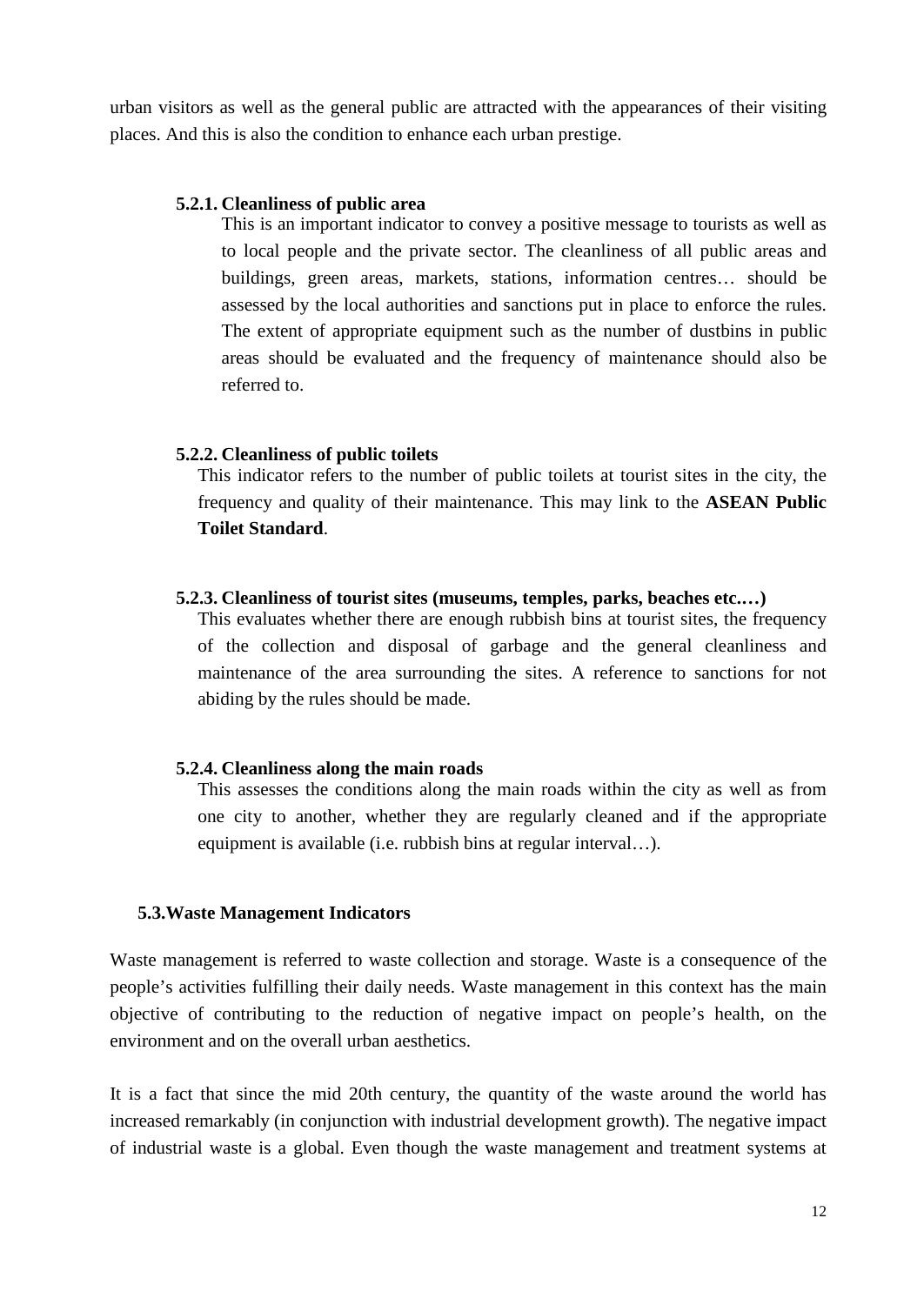both global and national levels have faced various challenges of implementation, a simple and easily applied system must be implemented by the cities.

The Standard requires cities to implement an efficient waste management plan including solid and liquid waste collection and treatment as well as awareness campaigns relating to this issue.

#### <span id="page-12-0"></span>**5.3.1. Liquid waste collection**

This indictor assesses the public organisation in place to collect liquid waste and measures the percentage of the population linked to the network that disposes of liquid waste. In areas where a network does not exist, it assesses how liquid waste is collected and how often.

#### <span id="page-12-1"></span>**5.3.2. Solid waste collection**

This indictor assesses the public organisation in place to collect solid waste and measures the percentage of the population linked to the network that disposes of solid waste (existence of a disposal area near where the population lives). In areas where a network does not exist, it assesses how solid waste is collected and how often.

#### <span id="page-12-2"></span>**5.3.3. Liquid waste storage and treatment**

This assesses both the availability of storage areas for liquid waste that can be used by the general population through collection by the authorities and the availability of private storage equipment at tourist facilities (i.e. septic tanks) as well as the equipment available to treat the waste products (i.e. water treatment plants).

#### <span id="page-12-3"></span>**5.3.4. Solid waste storage and treatment**

This assesses the availability of storage areas for solid waste that can be used by the general population and tourist firms through collection by the authorities (i.e. landfills). The methods used to treat solid waste are also evaluated (i.e. waste treatment and recycling plants, burning, burying…).

#### <span id="page-12-4"></span>**5.3.5. Recycling**

This evaluates whether the local authority encourages recycling and whether there is a system in place to collect and recycle material. It also refers to the awareness of the importance of recycling among the local population and especially tourism service providers (hotels, restaurants, tour operators, etc.…).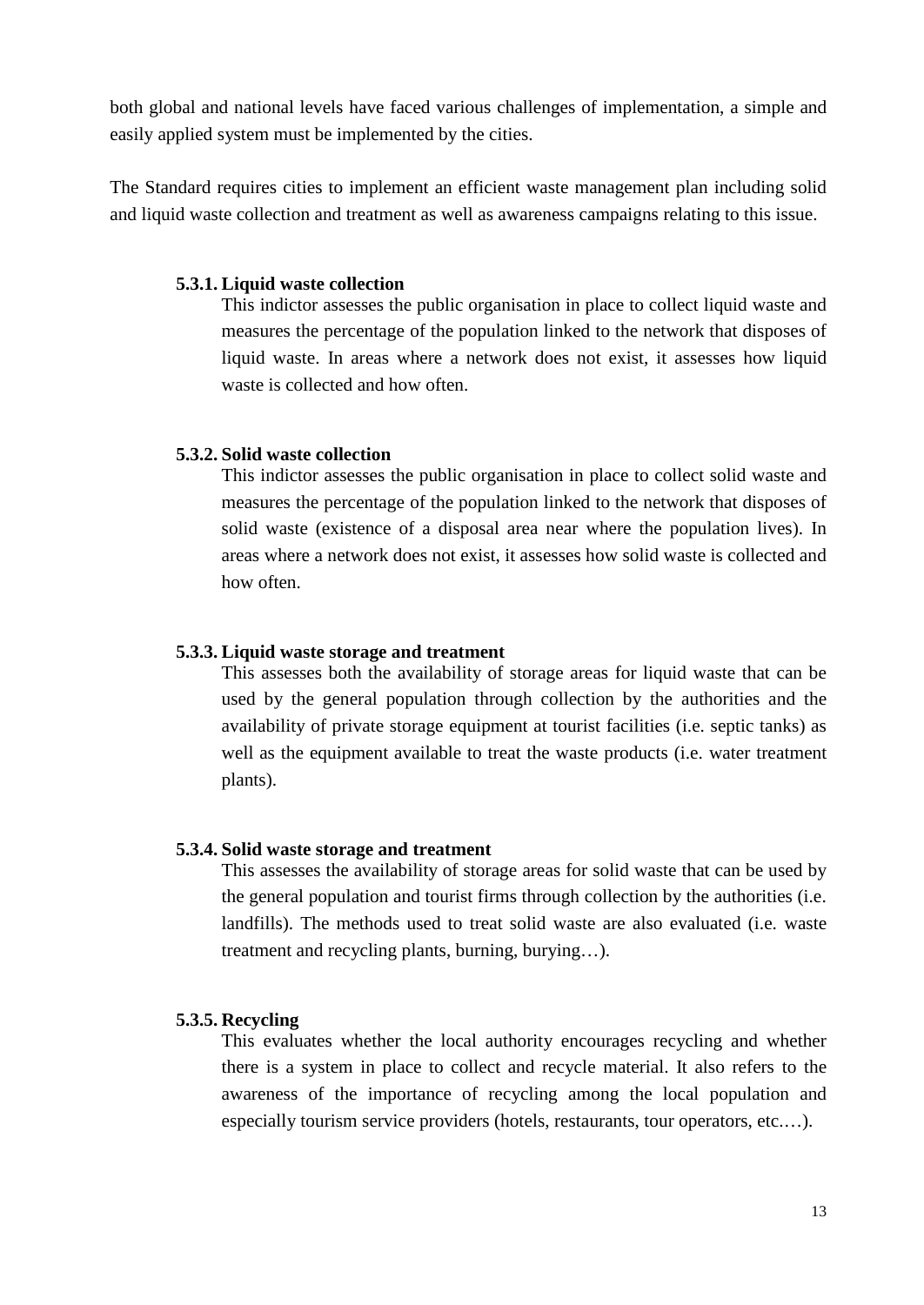#### <span id="page-13-0"></span>**5.4.Awareness-building about Environmental Protection and Cleanliness Indicators**

The awareness raising refers to activities that are comprised of three main components: awareness raising objectives, goals to be implemented, and support documents that are used to provide information. The awareness-building about environmental protection and cleanliness refers to sensitising local people, tourists and relevant stakeholders about the benefits of cleanliness, hygiene, sanitation, and healthy environment.

The awareness raising can be considered as a form of knowledge or general knowledge transformation/provision (In general, it is a consequence from repeated activities). That's why, the objectives of awareness-building is to spread information about the damages which are the challenges of daily wrong implementation and to disseminate/explain the right attitude and implementation—possibly contributing to improve the living standards. The Clean Tourist City Standard has a special interest to the reminder of the attention of local people, tourism service providers, and tourists about environment and cleanliness.

The awareness raising is a main mechanism for encouraging the implementation of the Clean Tourist City Standard. The mechanism is considered as key activity which should be initiated by the cities to remind relevant stakeholders to understand and start contributing to gradually implement the standard. It can be made in different forms. We do not require any special activity by providing the possibility for cities deciding to choose the methods deserving their situation. Aside from, the assessment should be focused on the efficiency, regularity of activities which are set forth. The awareness raising can be implemented in collaboration with other relevant stakeholders such as international organisations/NGOs, etc.

#### <span id="page-13-1"></span>**5.4.1. Raising awareness of local people about environmental protection and cleanliness**

The indicator assesses activities that have been carried out to raise the awareness of the local population about environmental protection and cleanliness and how often these have been performed (publicity campaigns, events, competitions, etc.…). It also refers to the tools used to build awareness such as booklets, leaflets, banners and posters, etc.…

#### <span id="page-13-2"></span>**5.4.2. Raising awareness of tourism service providers about environmental protection and cleanliness**

Much as above, the indicator assesses activities that have been carried out to raise the awareness of the tourism service providers about environmental protection and cleanliness and how often these have been performed (publicity campaigns, events, competitions, etc.…). It also refers to the tools used to build awareness such as booklets, leaflets, banners and posters, etc.…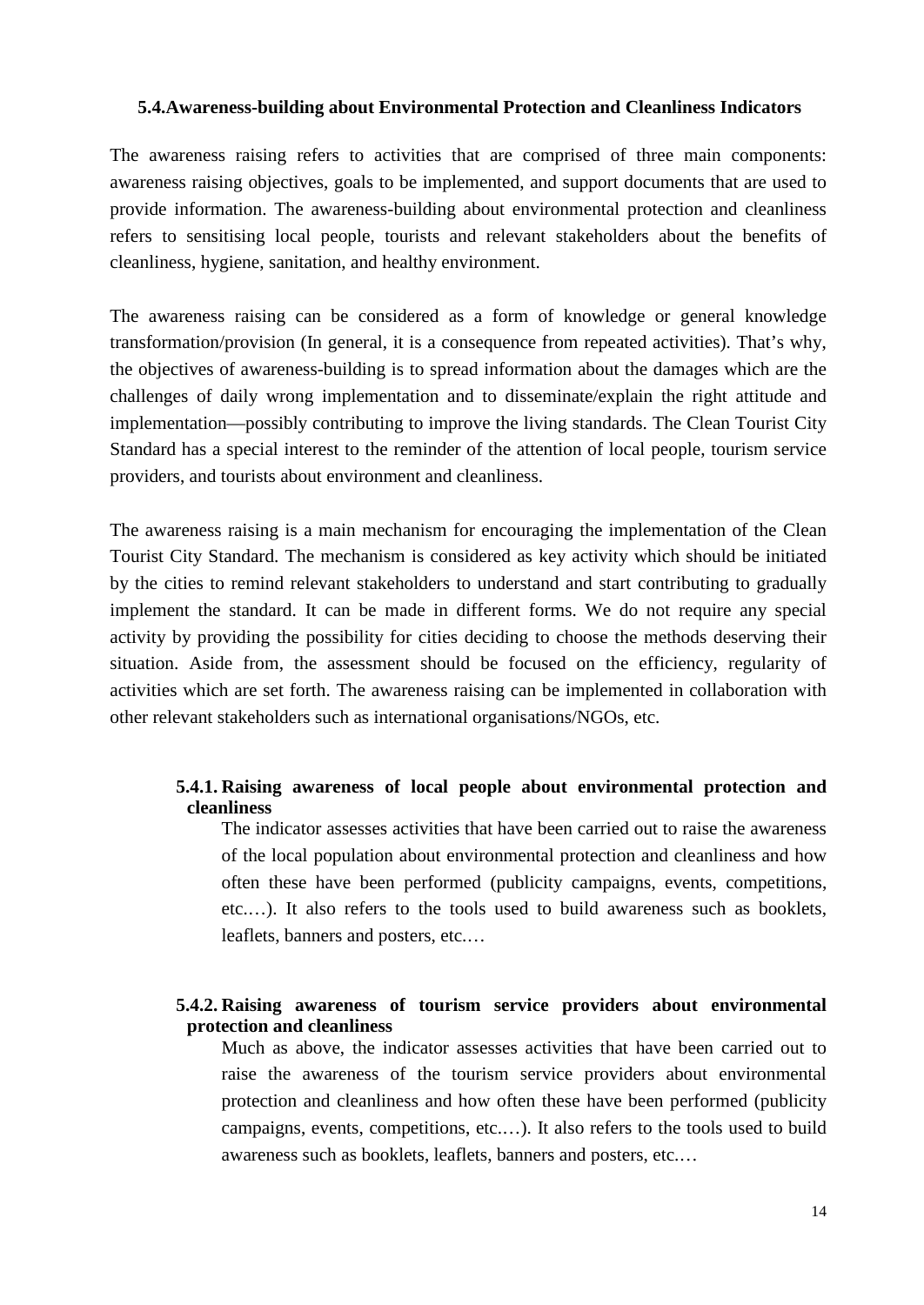## <span id="page-14-0"></span>**5.4.3. Raising awareness of tourists about environmental protection and cleanliness**

This indicator assess the level of information provided to tourists on respecting the country's environmental and cleanliness regulations by both public sector agencies and private businesses in contact with tourists.

#### <span id="page-14-1"></span>**5.5.Green Spaces Indicators**

Green spaces in cities are areas accessible to the general public (the local population as well as tourists) where they can relax. They should be decorated with trees, flowers, and/or grass.

Roundabouts are not considered green areas because their purpose is to filter traffic and not used as areas for the population to relax. Green spaces should also be distinguished from "Natural Tourist Sites", even though natural tourist sites can be linked and surrounded by green space. Furthermore, the cities cannot charge visitors in the green areas a fee to enjoy the area as in the case at some tourist sites.

Green spaces improve living conditions by providing natural locations in the urban areas. In general, some green spaces have already been arranged along the cities. Therefore, the standard is aimed at encouraging the use of green spaces by focusing on their quantity and maintenance.

The standard expectedly desires the cities to implement the green space maintenance and management in a way which is simple, easy and appropriately successful.

## <span id="page-14-2"></span>**5.5.1. Quantity of green space in the city**

This assesses the surface area in the city allocated for green spaces.

#### <span id="page-14-3"></span>**5.5.2. Green space maintenance and management**

This evaluates how often the spaces are maintained, whether there is a regular and set programme to improve the spaces, the quality and maintenance of public furniture (lighting, benches, walkways, etc.…) and the environmental management systems that are in place (energy saving system for lighting, irrigation, the use of organic fertiliser, etc.…).

## <span id="page-14-4"></span>**5.6.Health Safety and Urban Safety and Security Indicators**

"Safety" is a crucial component of a tourism policy. The safety can be a classified into non-risk or low risk situations. "Safety" must be considered as a basic human right.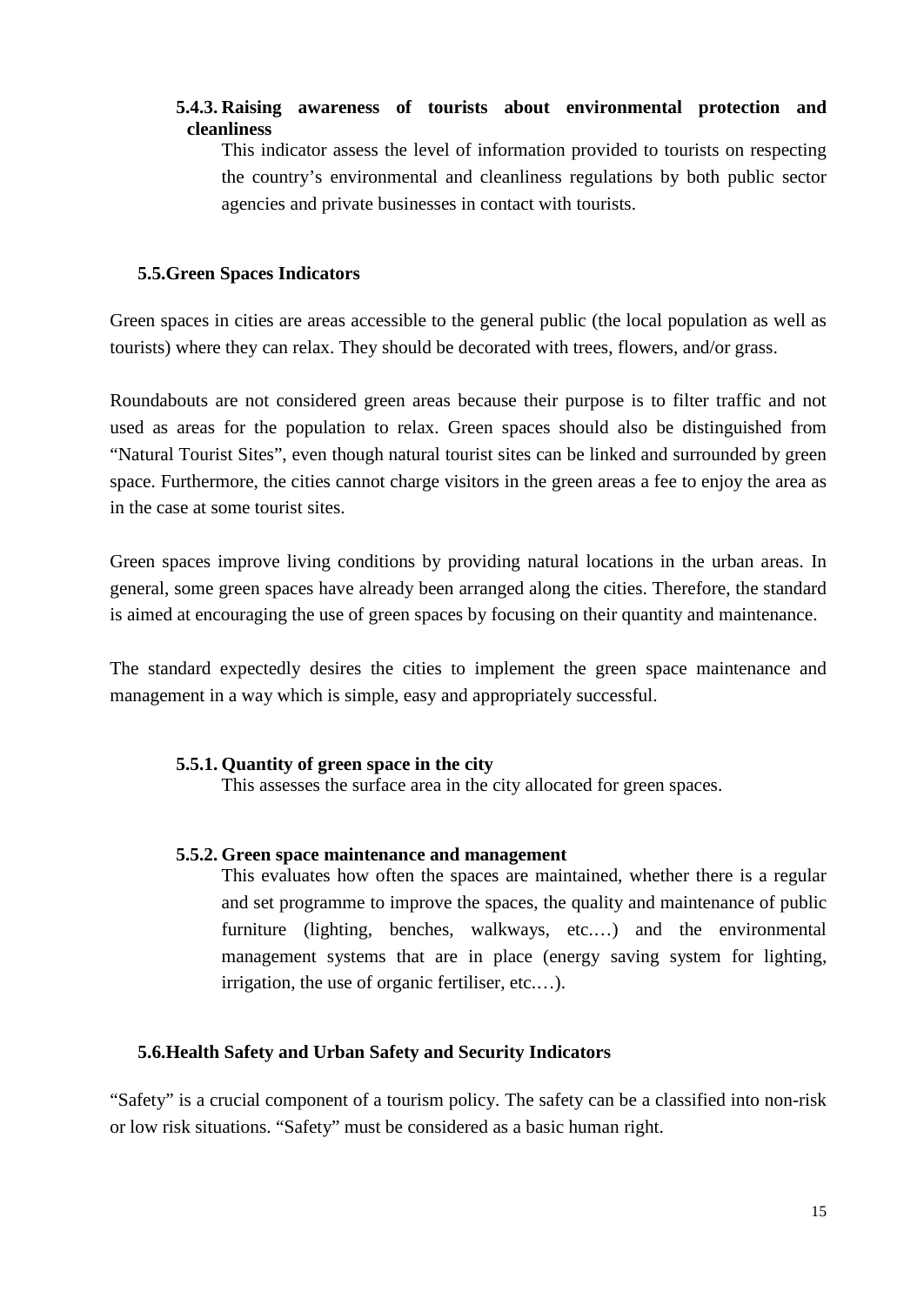Safety and security is the responsibility of the local authority of the area and ensuring of safety of tourists as well as of people living in the region is the main objective of this indicator. The indicator is aimed at desiring a view of harmonization between international tourists and local people, and at encouraging the cities to take actions to contribute to the reduction of risk which is occurred in all forms and in the sense of contributing to the tourism development in the context of safe tourism.

The indicator assesses the number and quality of health centres, pharmacies and health service providers, that are available in the city as well as evaluating the risk management strategy in place, the extent of sanitation inspection, public order management, the safety of travelling around the city, and the dissemination of information provided to tourists and the local population about the crime prevention and the enforcement of the rules.

#### <span id="page-15-0"></span>**5.6.1. Health safety**

This has at least two aspects: 1) evaluation of the number and quality of health centres (hospitals, clinics…) and pharmacies as well as the health service providers; and 2) the extent of sanitation inspection at areas where tourists congregate (restaurants, markets, fast food outlets, street vendors, etc.…) according to laws and regulations in place in the country.

#### <span id="page-15-1"></span>**5.6.2. Safety and security in the city**

This indicator assesses the level of public order in place and can be measured by the number of police (especially tourist police) and how they are trained to deal with issues involving tourists. How taxi drivers treat tourists courteously and honestly should also be considered.

Another sub-indicator could refer to safety of travelling around the city (traffic, road congestion, safety in crossing roads, safe pavements etc....).

#### <span id="page-15-2"></span>**5.6.3. Crime prevention and enforcement of rules (child prostitution, drugs etc.)**

This ascertains the efforts in place to protect the local population from illegal activities and to dissuade tourists from indulging in them such as child prostitution, drugs, trafficking, smuggling, damage of environmental and cultural assets etc.… It evaluates the enforcements of the rules (policing and sanctions) and the effectiveness of awareness campaigns.

#### <span id="page-15-3"></span>**5.6.4. Risk management strategy**

This indicator assesses the ability of the country to cope up with unexpected events such as natural disaster etc. It evaluates the scope and effectiveness of risk management strategy if it exists.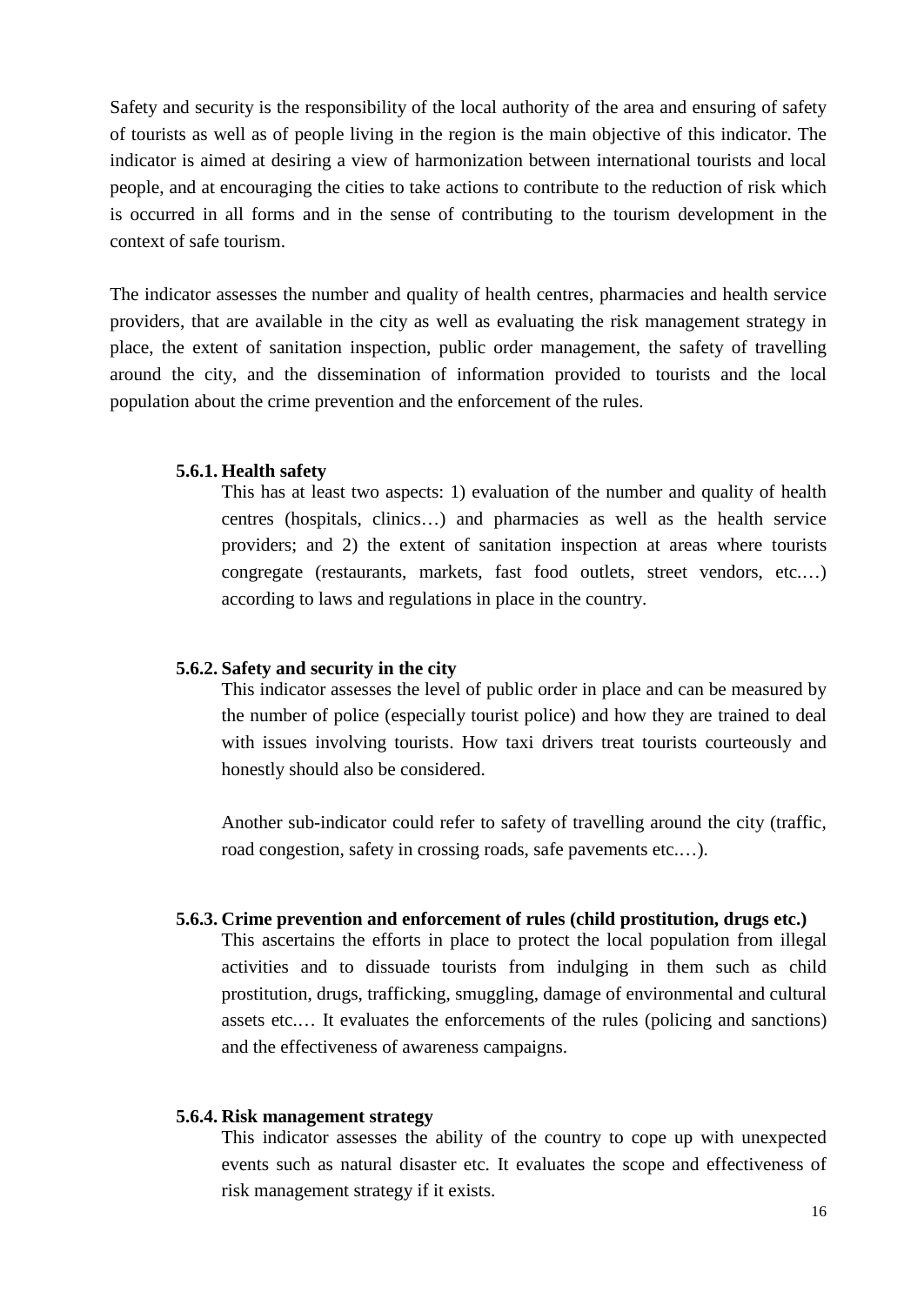## <span id="page-16-0"></span>**5.7. Tourism Infrastructure and Facilities Indicators**

The tourism infrastructure and facilities are the principle components of tourism development policies. Tourism development relies on the infrastructure, connectivity, and the abundance of facilities. It is certain that the abundance of infrastructures and facilities would facilitate the travel and transport that are crucially important for tourism. If something to be mentioned below is lack or interruptive by any reason, it will result in obstruction of the urban development as well as the growth of urban tourism. The most important thing is that cities shall have a proper planning for tourism by indicating plans and strategies to control the rhythm of tourism development in the city. Supporting infrastructures are mainly information centres, signage to tourist sites and tourist maps that are crucial for tourism information provision in the city. Other places where tourists as well as local residents can enjoy, together with equipment for serving the different objectives such as relaxation, culture, study, shopping, sports…etc., shall be recommended in the city.

Tourist satisfaction is included in this indicator as cities must be aware of what needs to be improved in order to attract tourists and encourage them to stay longer in the city.

#### <span id="page-16-1"></span>**5.7.1. Planning for tourism**

This looks whether official plans and strategies are in place to control the development of tourism in the city such as zoning and land use plans for tourism areas, planned tourist itineraries, planning for tourist transportation, a cultural and heritage protection plan etc.…

#### <span id="page-16-2"></span>**5.7.2. Information centres, signage and tourist maps**

This assesses the methods and effectiveness of tourism information provision in the city such as the size and location of information centres and the quality of material available within these centres, signage to tourist sites around the city and whether tourist maps exist, their content and distribution at points of interest in the city.

#### <span id="page-16-3"></span>**5.7.3. Location of shopping centres and retail outlets**

This evaluates the areas where tourists can find items of interests, whether they are near tourist sites and the city centre, their ease of access and the quality and prices of local crafts and souvenirs.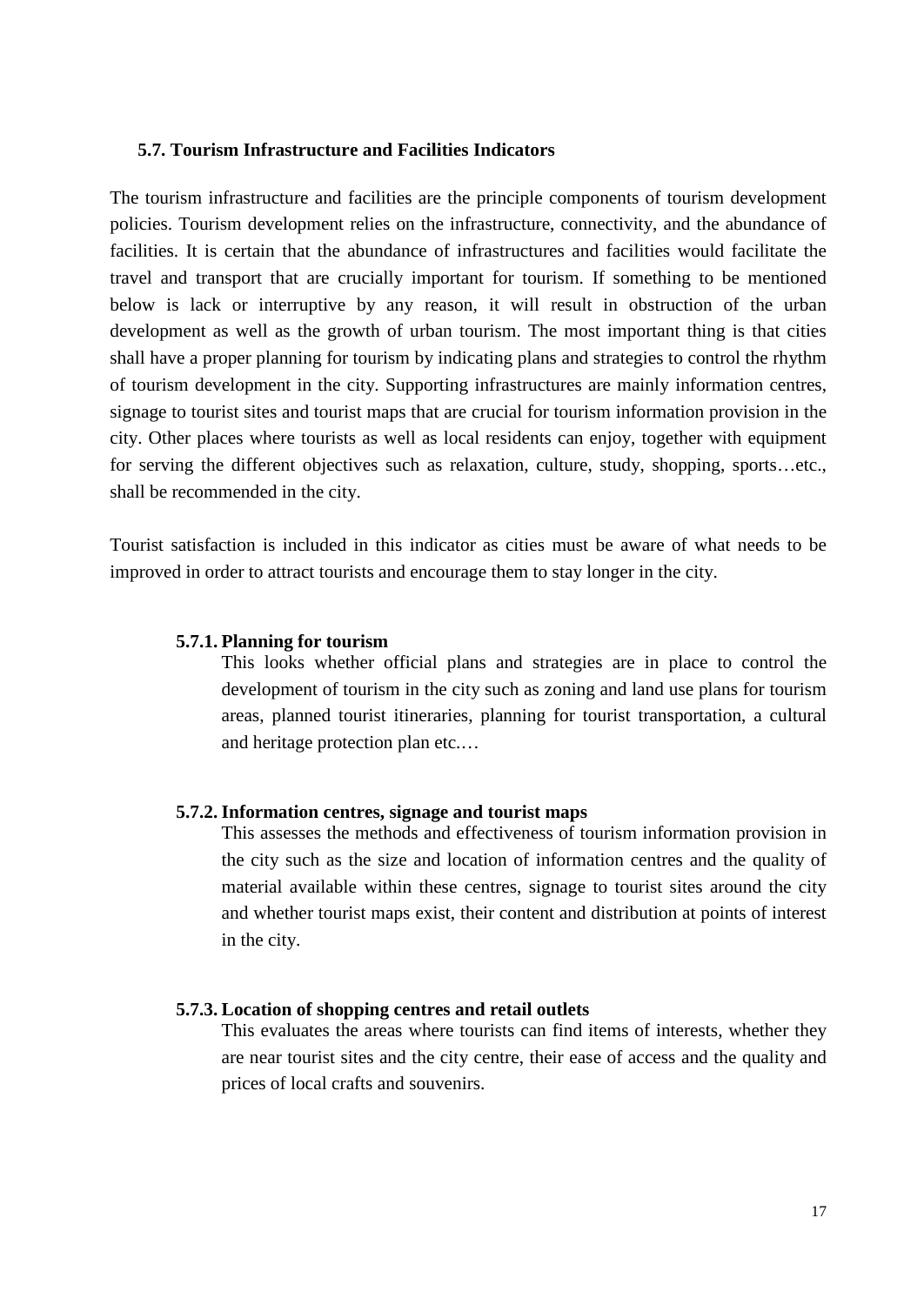## <span id="page-17-0"></span>**5.7.4. Leisure areas (tourist areas, public parks, sports and recreation...)**

This indicator serves both to assess the range of activities available to tourists and whether these are also available and affordable to local residents.

#### <span id="page-17-1"></span>**5.7.5. Level of tourist satisfaction**

It is important to monitor how much tourists are enjoying the city (cleanliness, welcome and hospitality, security, appreciation of decor and the environment etc.…) and to identify where improvements can be made. Regular surveys are crucial to gauge this information and these need to be analysed. The indicator evaluates whether these surveys are carried out, how often and if actions are formulated to improve the city based on the information contained in the surveys.

# <span id="page-17-2"></span>**6. ASEAN Clean Tourist City Standard—CRITERIA**

|                | <b>ENVIRONMENTAL</b><br><b>MANAGEMENT</b> | <b>Criteria</b>                                                                        | <b>Appraisal</b>      | <b>Score</b> |
|----------------|-------------------------------------------|----------------------------------------------------------------------------------------|-----------------------|--------------|
|                | <b>Urban planning</b>                     | Is there an urban land use master plan for<br>the city?                                | Yes<br>N <sub>o</sub> |              |
|                |                                           | Is it being complied with?                                                             | Yes<br>N <sub>o</sub> |              |
| 1              |                                           | Has the city been clearly zoned following a<br>zoning plan?                            | Yes<br>N <sub>o</sub> |              |
|                |                                           | Is there a transport plan for the city?                                                | Yes<br>N <sub>0</sub> |              |
|                |                                           | Are environmental aspects included in the<br>plan?                                     | Yes<br>N <sub>o</sub> |              |
|                |                                           | Are these environmental aspects respected?                                             | Yes<br>N <sub>o</sub> |              |
|                | <b>Environmental</b>                      | Do environmental regulations controlling<br>the operation of tourism businesses exist? | Yes<br>N <sub>o</sub> |              |
| $\overline{2}$ | regulations                               | Are these enforced in the city?                                                        | Yes<br>N <sub>o</sub> |              |

#### <span id="page-17-3"></span>**6.1.Table of assessment on 5 indicators of environmental management**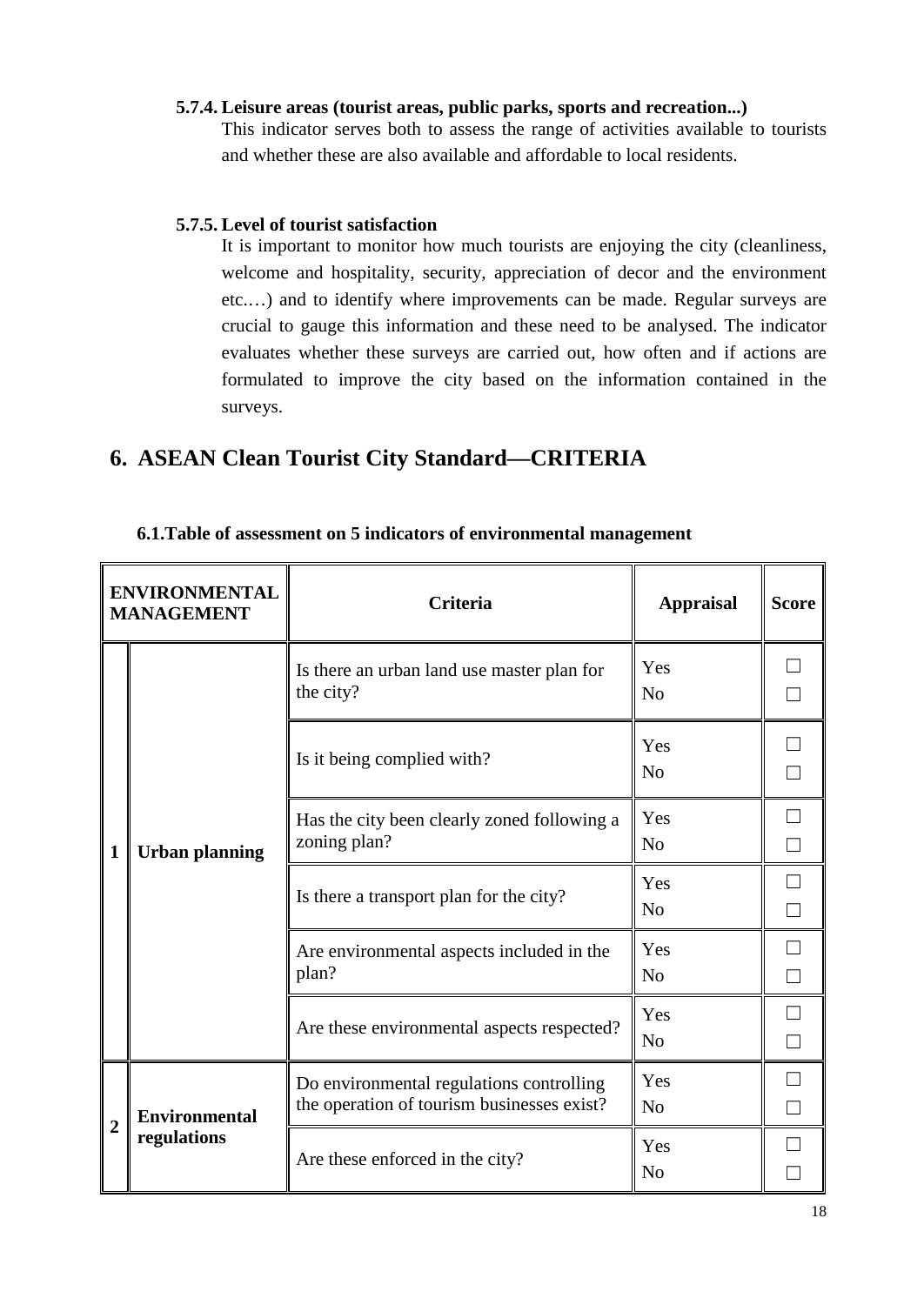|   |                                                 | Have water quality norms been set by the<br>authorities?                                                                                                                                           | Yes<br>N <sub>o</sub> |        |
|---|-------------------------------------------------|----------------------------------------------------------------------------------------------------------------------------------------------------------------------------------------------------|-----------------------|--------|
|   |                                                 | Are these enforced in the city?                                                                                                                                                                    | Yes<br>N <sub>o</sub> |        |
|   |                                                 | Is water quality in the city within set<br>norms?                                                                                                                                                  | Yes<br>N <sub>o</sub> |        |
|   |                                                 | Have air quality norms been set by the<br>authorities in the city?                                                                                                                                 | Yes<br>N <sub>o</sub> | $\Box$ |
|   |                                                 | Are these enforced in the city?                                                                                                                                                                    | Yes<br>N <sub>o</sub> | $\Box$ |
| 3 | <b>Pollution</b>                                | Have air quality and water quality been<br>publicly announced?                                                                                                                                     | Yes<br>N <sub>o</sub> |        |
|   |                                                 | Have measures been introduced by the<br>authorities to mitigate air pollution (i.e.<br>traffic jam reduction initiatives, catalytic<br>converters, use of fuel)?                                   | Yes<br>N <sub>o</sub> |        |
|   |                                                 | Are these enforced in the city?                                                                                                                                                                    | Yes<br>N <sub>o</sub> | $\Box$ |
|   |                                                 | Have measures been introduced by the<br>authorities to control noise pollution?                                                                                                                    | Yes<br>N <sub>o</sub> |        |
|   |                                                 | Are these enforced in the city?                                                                                                                                                                    | Yes<br>N <sub>o</sub> |        |
|   |                                                 | Is there any public transport system in the<br>city?                                                                                                                                               | Yes<br>N <sub>o</sub> |        |
|   |                                                 | Have the authorities introduced<br>environmentally-friendly public transport<br>(i.e. with pollution controlling<br>mechanisms)?                                                                   | Yes<br>N <sub>o</sub> |        |
| 4 | <b>Environmentally</b><br>friendly<br>transport | Have the authorities imposed regulations to<br>control pollution from traffic (i.e. banning<br>vehicles that produce too many emissions;<br>imposing a congestion charge in the city,<br>$etc.$ )? | Yes<br>N <sub>o</sub> |        |
|   |                                                 | Are these enforced in the city?                                                                                                                                                                    | Yes<br>N <sub>o</sub> |        |
|   |                                                 | What proportion of environmentally<br>friendly vehicles and non-motorised                                                                                                                          | %<br>(At least 30%    |        |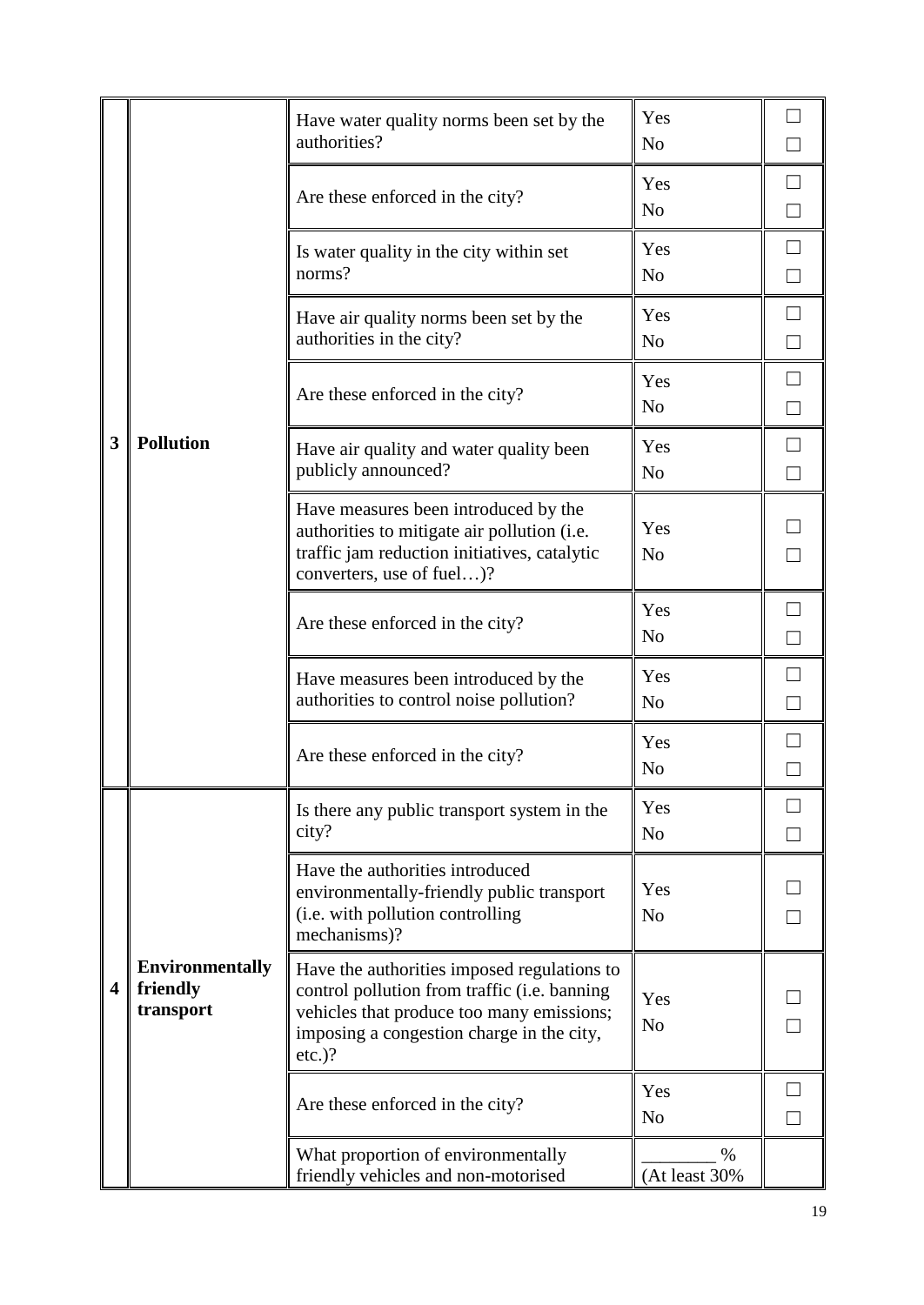|   |                                                                          | vehicles does the public use compared to<br>total number of vehicles?                                                                                                                                  | of total<br>number to get<br>a score)                                               |  |
|---|--------------------------------------------------------------------------|--------------------------------------------------------------------------------------------------------------------------------------------------------------------------------------------------------|-------------------------------------------------------------------------------------|--|
|   |                                                                          | Have the authorities encouraged (local)<br>people to use non-motorised transport<br>(cycling and walking)?                                                                                             | Yes<br>N <sub>o</sub>                                                               |  |
|   |                                                                          | What proportion of hotels in the city use<br>energy saving and efficiency devices (eco<br>light bulbs, on-off switches, the use of key<br>cards, etc.) and renewable energy?                           | Less than 50%<br>Up to or more<br>than $50%$<br>(At least 50%<br>to get a score)    |  |
| 5 | <b>Sustainable use</b><br>of energy                                      | What proportion of restaurants in the city<br>use energy saving and efficiency devices<br>(lighting, water heating, kitchen ventilation,<br>heating and cooling, maintenance) and<br>renewable energy? | Less than 50%<br>Up to or more<br>than $50%$<br>$(At least 50\%$<br>to get a score) |  |
|   |                                                                          | Are tourist businesses made aware of<br>energy-saving techniques that they can use<br>through awareness campaigns?                                                                                     | Yes<br>N <sub>0</sub>                                                               |  |
|   |                                                                          | Are there any incentive measures for<br>sustainable use of energy?                                                                                                                                     | Yes<br>N <sub>0</sub>                                                               |  |
|   | <b>Number of Detailed Indicators: 5</b><br><b>Number of Criteria: 28</b> | <b>Total</b>                                                                                                                                                                                           | 28                                                                                  |  |

## <span id="page-19-0"></span>**6.2.Table of assessment on 4 indicators of cleanliness**

|   | <b>CLEANLINESS</b>            | Criteria                                                                                                   | <b>Appraisal</b>                                                                                      | <b>Score</b> |
|---|-------------------------------|------------------------------------------------------------------------------------------------------------|-------------------------------------------------------------------------------------------------------|--------------|
| 1 | Cleanliness of<br>public area | How often do the city authorities clean<br>public areas?                                                   | Once a day or<br>more often<br>(At least once)<br>a day to get a<br>score)<br>Less than<br>once a day |              |
|   |                               | Is public furniture (public benches, lighting,<br>bus shelters, etc.) maintained and regularly<br>cleaned? | Yes<br>N <sub>0</sub>                                                                                 |              |
|   |                               | Are there sufficient public dustbins in public<br>areas?                                                   | Yes<br>N <sub>0</sub>                                                                                 |              |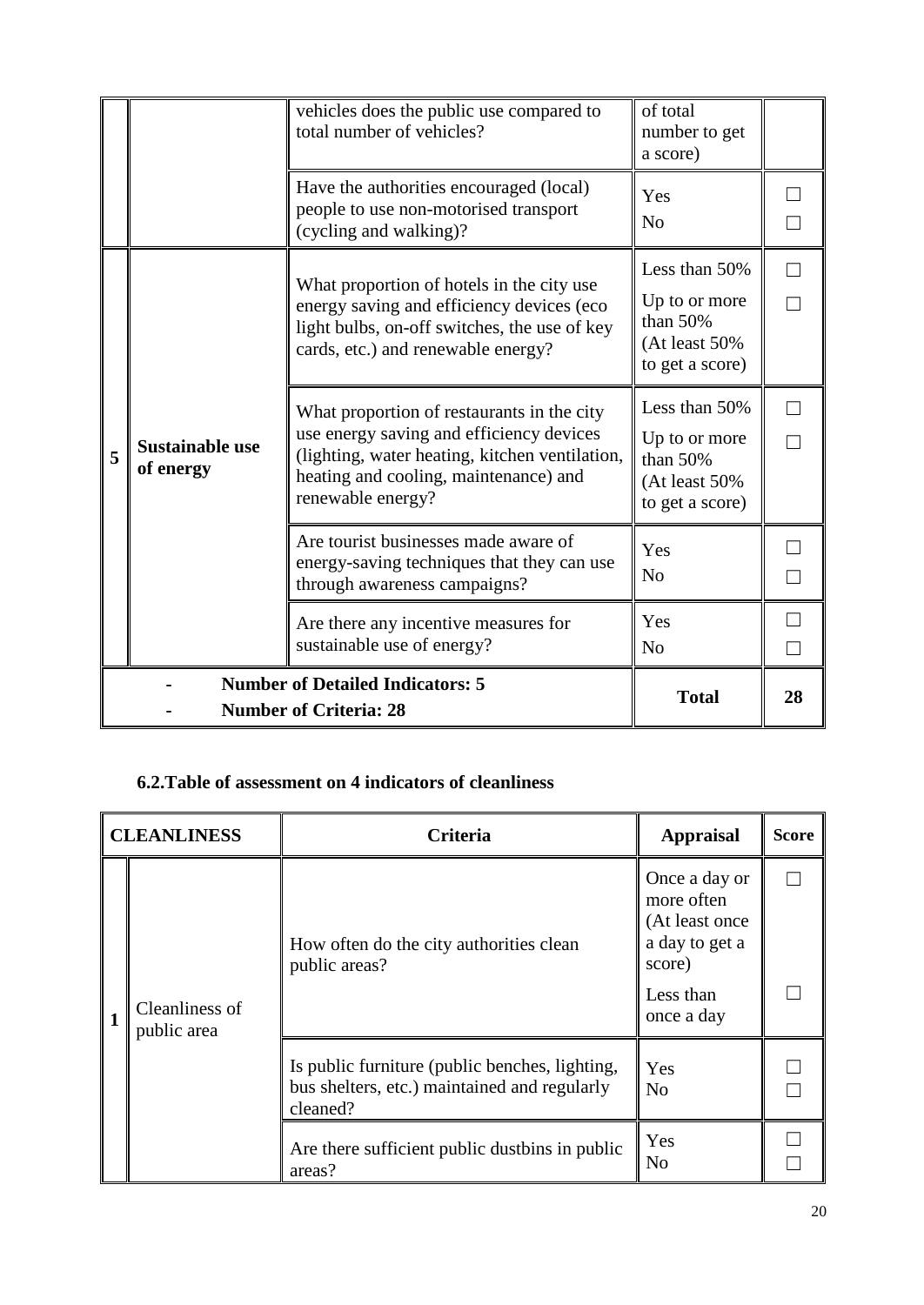|                         |                                     | Are these regularly emptied?                                                                                   | Yes<br>N <sub>o</sub>                                                                   |                  |
|-------------------------|-------------------------------------|----------------------------------------------------------------------------------------------------------------|-----------------------------------------------------------------------------------------|------------------|
|                         |                                     | Are public buildings properly signposted?                                                                      | Yes<br>N <sub>o</sub>                                                                   |                  |
| $\overline{2}$          |                                     | Are public toilets regularly cleaned and<br>maintained? (Link this to ASEAN Public<br><b>Toilets Standard)</b> | Yes<br>N <sub>o</sub>                                                                   |                  |
|                         | Cleanliness of<br>public toilets    | How often are they cleaned?                                                                                    | Two times a<br>day or more<br>often<br>(At least 2)<br>times per day<br>to get a score) |                  |
|                         |                                     |                                                                                                                | Less than two<br>times a day                                                            |                  |
|                         |                                     | Is there a proper separation between toilets<br>for men, women and vulnerable persons?                         | Yes<br>N <sub>o</sub>                                                                   |                  |
|                         |                                     | Are public toilets properly signposted?                                                                        | Yes<br>N <sub>o</sub>                                                                   | $\frac{1}{\Box}$ |
|                         | Cleanliness of<br>tourist sites     | Are tourist areas given particular attention in<br>terms of regular cleaning?                                  | Yes<br>No                                                                               | $\Box$           |
|                         |                                     | How often are they cleaned?                                                                                    | Two times a<br>day or more<br>often<br>(At least 2)<br>times per day<br>to get a score) |                  |
| $\overline{\mathbf{3}}$ |                                     |                                                                                                                | Less than two<br>times a day                                                            |                  |
|                         |                                     | Are there sufficient dustbins at tourist sites?                                                                | Yes<br>N <sub>o</sub>                                                                   |                  |
|                         |                                     | Are there sufficient toilets at tourist sites?                                                                 | Yes<br>N <sub>o</sub>                                                                   |                  |
|                         |                                     | Are tourist sites properly signposted?                                                                         | Yes<br>N <sub>o</sub>                                                                   |                  |
| $\overline{\mathbf{4}}$ | Cleanliness along<br>the main roads | How often are areas around pubic roads in<br>the city cleaned by the authorities?                              | Two times a<br>day or more<br>often<br>(At least 2)<br>times per day<br>to get a score) |                  |
|                         |                                     |                                                                                                                | Less than two<br>times a day                                                            |                  |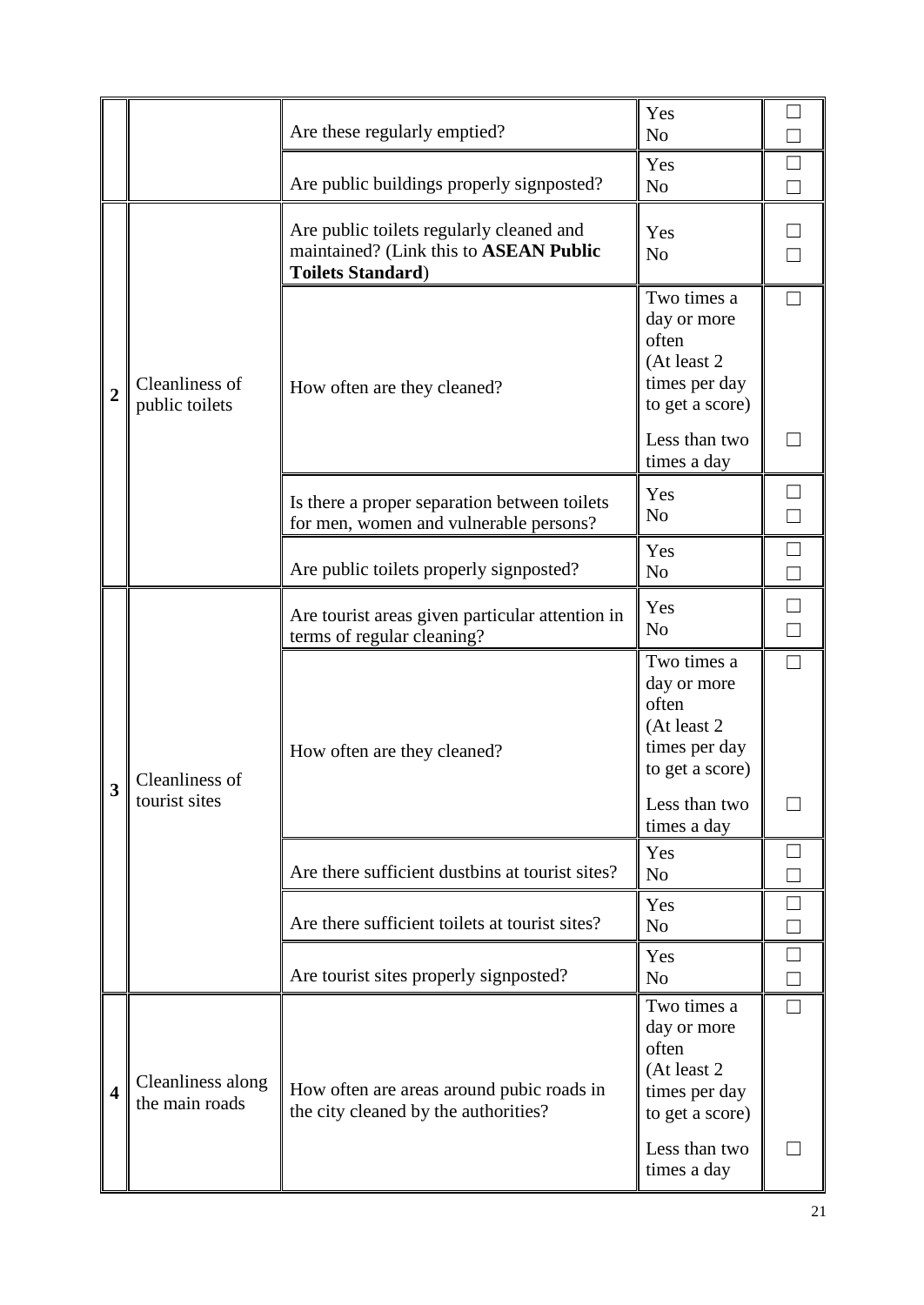|  | Is the equipment used appropriate (i.e.,<br>rubbish bins at regular interval, etc.)? | Yes<br>N <sub>o</sub> |    |
|--|--------------------------------------------------------------------------------------|-----------------------|----|
|  | <b>Number of Detailed Indicators: 4</b><br><b>Number of Criteria: 16</b>             | <b>Total</b>          | 16 |

# <span id="page-21-0"></span>**6.3.Table of assessment on 5 indicators of waste management**

| <b>WASTE</b><br><b>MANAGEMENT</b> |                                   | <b>Criteria</b>                                                              | <b>Appraisal</b>                                | <b>Score</b> |
|-----------------------------------|-----------------------------------|------------------------------------------------------------------------------|-------------------------------------------------|--------------|
|                                   | <b>Liquid waste</b><br>collection | Is there a liquid waste collection system in<br>the city?                    | Yes<br>N <sub>o</sub>                           |              |
|                                   |                                   | Is there any norm related to liquid waste<br>collection?                     | Yes<br>N <sub>0</sub>                           | $\Box$       |
|                                   |                                   | Is there any measures enforced to punish<br>the violation of this norm?      | Yes<br>N <sub>o</sub>                           |              |
|                                   |                                   | What percentage of the city population is<br>connected to the main drainage? | % (At least<br>70% of total to<br>get a score)  |              |
| $\mathbf{1}$                      |                                   | What percentage of tourism facilities is<br>connected to the main drainage?  | $\%$<br>(At least 70% to<br>get a score)        |              |
|                                   |                                   | Is there any complementary method used<br>to dispose of liquid waste?        | Collective septic<br>tanks                      |              |
|                                   |                                   |                                                                              | Individual septic<br>tanks                      |              |
|                                   |                                   |                                                                              | Dry well<br>(soakaway)                          |              |
|                                   |                                   |                                                                              | No disposal<br>system(No score)                 |              |
|                                   |                                   | Does the municipality collect solid waste?                                   | Yes                                             |              |
|                                   |                                   |                                                                              | N <sub>o</sub>                                  |              |
| $\overline{2}$                    | <b>Solid waste</b><br>collection  | If no, how is solid waste collected?                                         | Private company<br>Other (i.e. NGO)             |              |
|                                   |                                   |                                                                              | (specify)                                       |              |
|                                   |                                   | How often is solid waste collected?                                          | Once a day or<br>more often<br>(At least once a |              |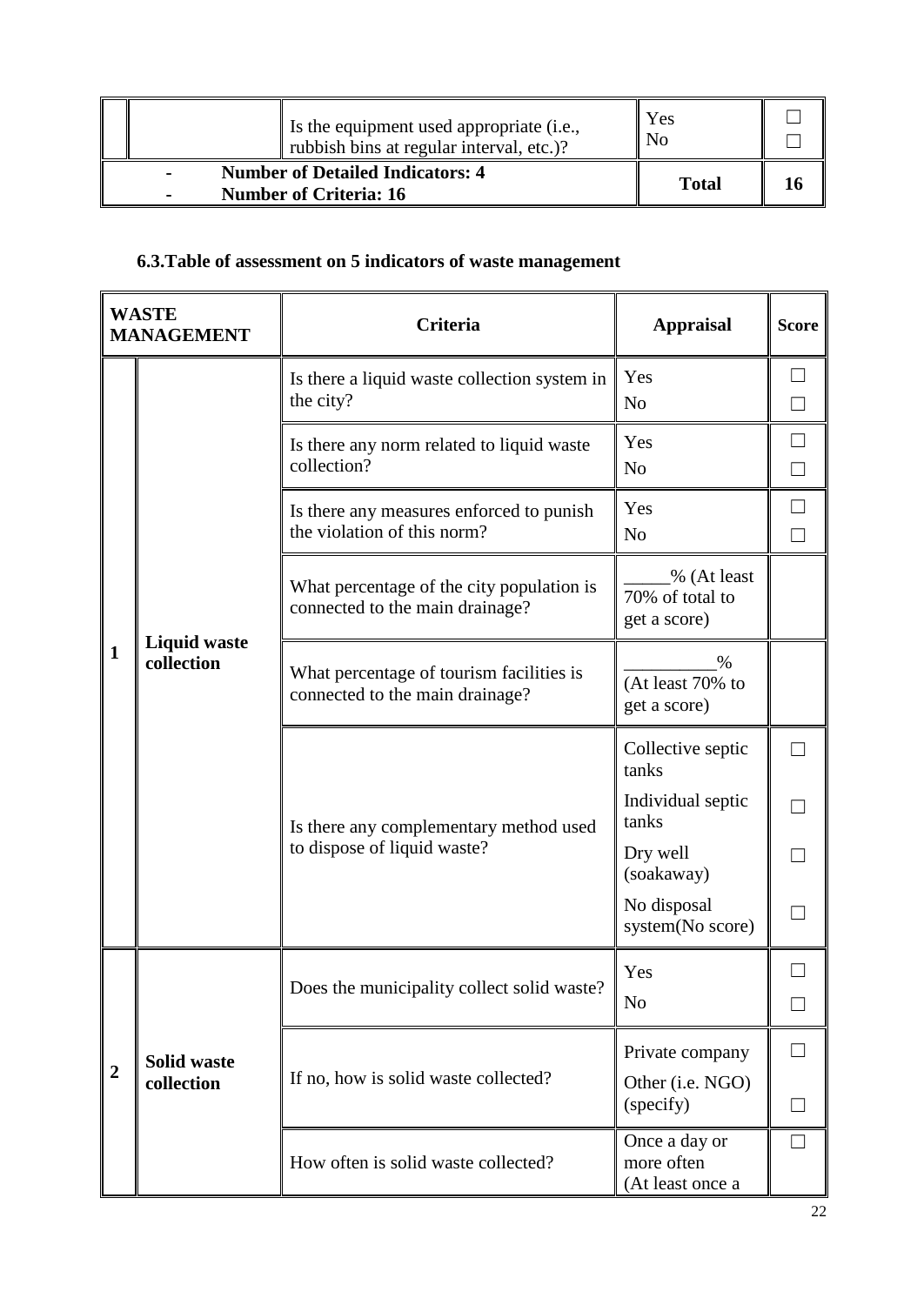|                         |                                                                                                |                                                                                                                                             | day to get a score)<br>Less than once a<br>day  |                  |  |
|-------------------------|------------------------------------------------------------------------------------------------|---------------------------------------------------------------------------------------------------------------------------------------------|-------------------------------------------------|------------------|--|
|                         |                                                                                                | What percentage of the city population is<br>connected to the network that disposes of<br>solid waste?                                      | % (At)<br>least 70% of total<br>to get a score) |                  |  |
|                         |                                                                                                | What percentage of tourism facilities is<br>connected to the network that disposes of<br>solid waste?                                       | %<br>(At least 70% to<br>get a score)           |                  |  |
|                         |                                                                                                | Is there a storage area for liquid waste that<br>citizens of the city can use?                                                              | Yes<br>N <sub>o</sub>                           | $\Box$           |  |
| 3                       | <b>Liquid waste</b><br>storage and<br>treatment                                                | Are there storage facilities near tourist<br>areas (i.e. septic tanks)?                                                                     | Yes<br>N <sub>0</sub>                           | $\Box$<br>$\Box$ |  |
|                         |                                                                                                | Is there a treatment plant near the city?                                                                                                   | Yes<br>N <sub>o</sub>                           | П                |  |
| $\overline{\mathbf{4}}$ | <b>Solid waste</b><br>storage and<br>treatment                                                 | Is there a waste disposal area near the city<br>(i.e. landfill, incineration plant)?                                                        | Yes<br>N <sub>o</sub>                           | П<br>$\Box$      |  |
|                         |                                                                                                | Is there a treatment and recycling plant<br>near the city?                                                                                  | Yes<br>N <sub>0</sub>                           |                  |  |
|                         |                                                                                                | Do the city authorities encourage<br>recycling and collect from the population?                                                             | Yes<br>N <sub>o</sub>                           |                  |  |
|                         |                                                                                                | Is there any system to collect toxic and<br>polluted waste?                                                                                 | Yes<br>N <sub>0</sub>                           |                  |  |
| 5                       | <b>Recycling</b>                                                                               | Is there any appropriate equipment for<br>recycling purpose (i.e., tri rubbish bins,<br>$etc.$ )?                                           | Yes<br>N <sub>0</sub>                           |                  |  |
|                         |                                                                                                | Are awareness campaigns regularly<br>carried out about recycling aimed at the<br>local population and in particular tourist<br>enterprises? | Yes<br>N <sub>0</sub>                           |                  |  |
|                         | <b>Number of Detailed Indicators: 5</b><br><b>Total</b><br>20<br><b>Number of Criteria: 20</b> |                                                                                                                                             |                                                 |                  |  |

## <span id="page-22-0"></span>**6.4.Table of assessment on 3 indicators of Awareness-building about Environmental Protection and Cleanliness Indicators**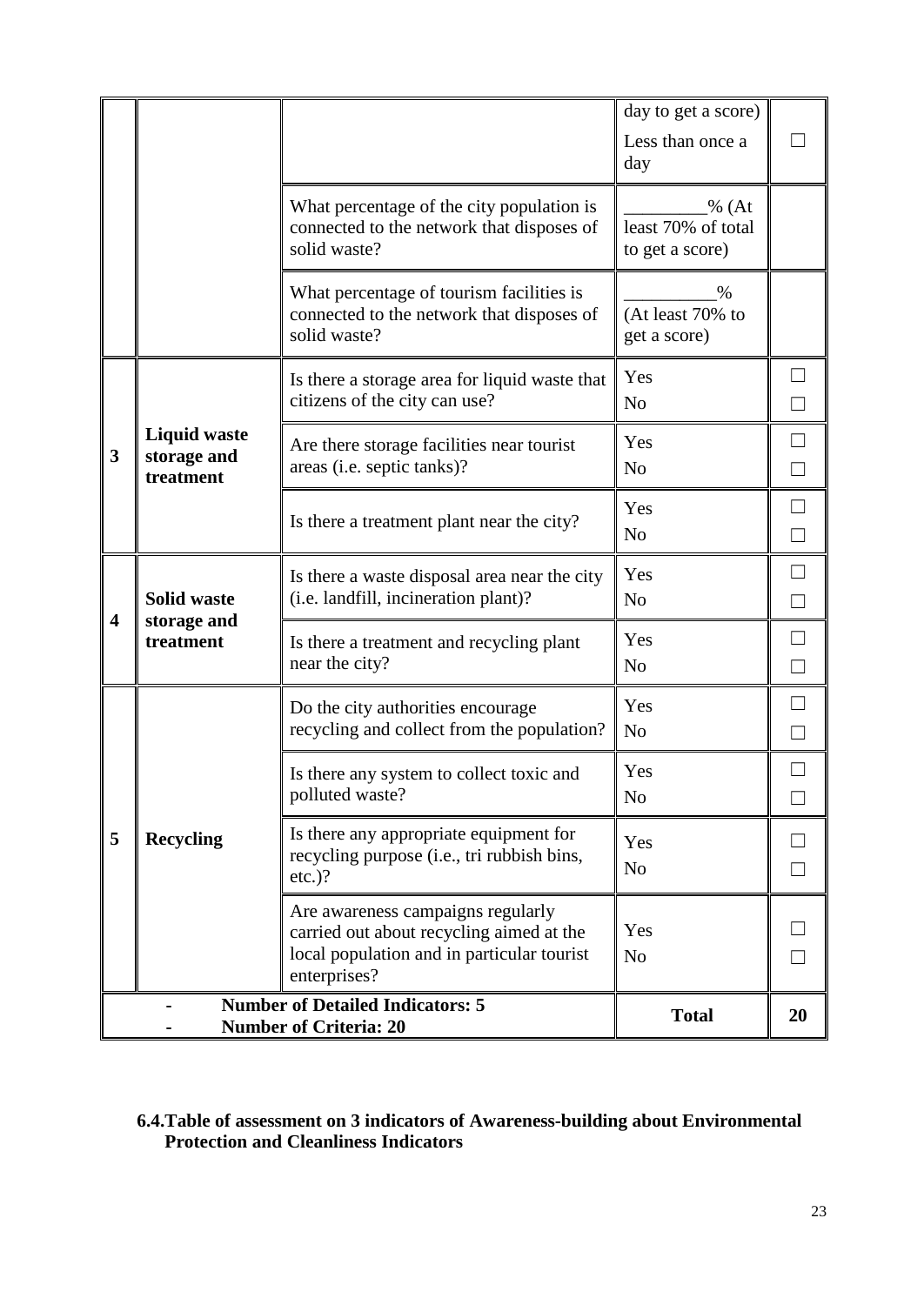|                  | <b>Awareness-building</b><br>about Environmental<br><b>Protection and</b><br><b>Cleanliness Indicators</b> | Criteria                                                                                                                                                                                    | <b>Appraisal</b>                                     | <b>Score</b> |  |
|------------------|------------------------------------------------------------------------------------------------------------|---------------------------------------------------------------------------------------------------------------------------------------------------------------------------------------------|------------------------------------------------------|--------------|--|
|                  | <b>Raising</b>                                                                                             | Are there any awareness campaigns<br>(publicity, events, competitions, etc.)<br>carried out about environmental protection<br>and cleanliness aimed at the local<br>population?             | Yes<br>N <sub>o</sub>                                |              |  |
| $\mathbf{1}$     | awareness of<br>local people<br>about<br>environmental<br>protection and<br>cleanliness                    | How often?                                                                                                                                                                                  | times<br>(at least once<br>a year to get<br>a score) |              |  |
|                  |                                                                                                            | Have the authorities produced and<br>disseminated publicity material about<br>environmental protection and cleanliness<br>(booklets, leaflets, banners and posters,<br>$etc.$ )?            | Yes<br>N <sub>o</sub>                                |              |  |
|                  | <b>Raising</b><br>awareness of<br>tourist firms<br>about<br>environmental<br>protection and<br>cleanliness | Are there any awareness campaigns<br>(publicity, events, competitions, etc.)<br>carried out about environmental protection<br>and cleanliness aimed at employees of<br>tourist enterprises? | Yes<br>N <sub>o</sub>                                |              |  |
| $\boldsymbol{2}$ |                                                                                                            | How often?                                                                                                                                                                                  | times<br>(at least once<br>a year to get<br>a score) |              |  |
|                  |                                                                                                            | Are there appropriate materials and<br>activities for the purpose?                                                                                                                          | Yes<br>N <sub>o</sub>                                |              |  |
|                  | <b>Raising</b>                                                                                             | Are tourists made aware of the city's<br>environmental protection and cleanliness<br>efforts and regulations?                                                                               | Yes<br>N <sub>o</sub>                                |              |  |
| 3                | awareness of<br>tourists about<br>environmental<br>protection and<br>cleanliness                           | How often?                                                                                                                                                                                  | times<br>(at least once<br>a year to get<br>a score) |              |  |
|                  |                                                                                                            | Are there appropriate materials and<br>activities for the purpose?                                                                                                                          | Yes<br>N <sub>o</sub>                                |              |  |
|                  | <b>Number of Detailed Indicators: 3</b><br><b>Total</b><br>9<br><b>Number of Criteria: 9</b>               |                                                                                                                                                                                             |                                                      |              |  |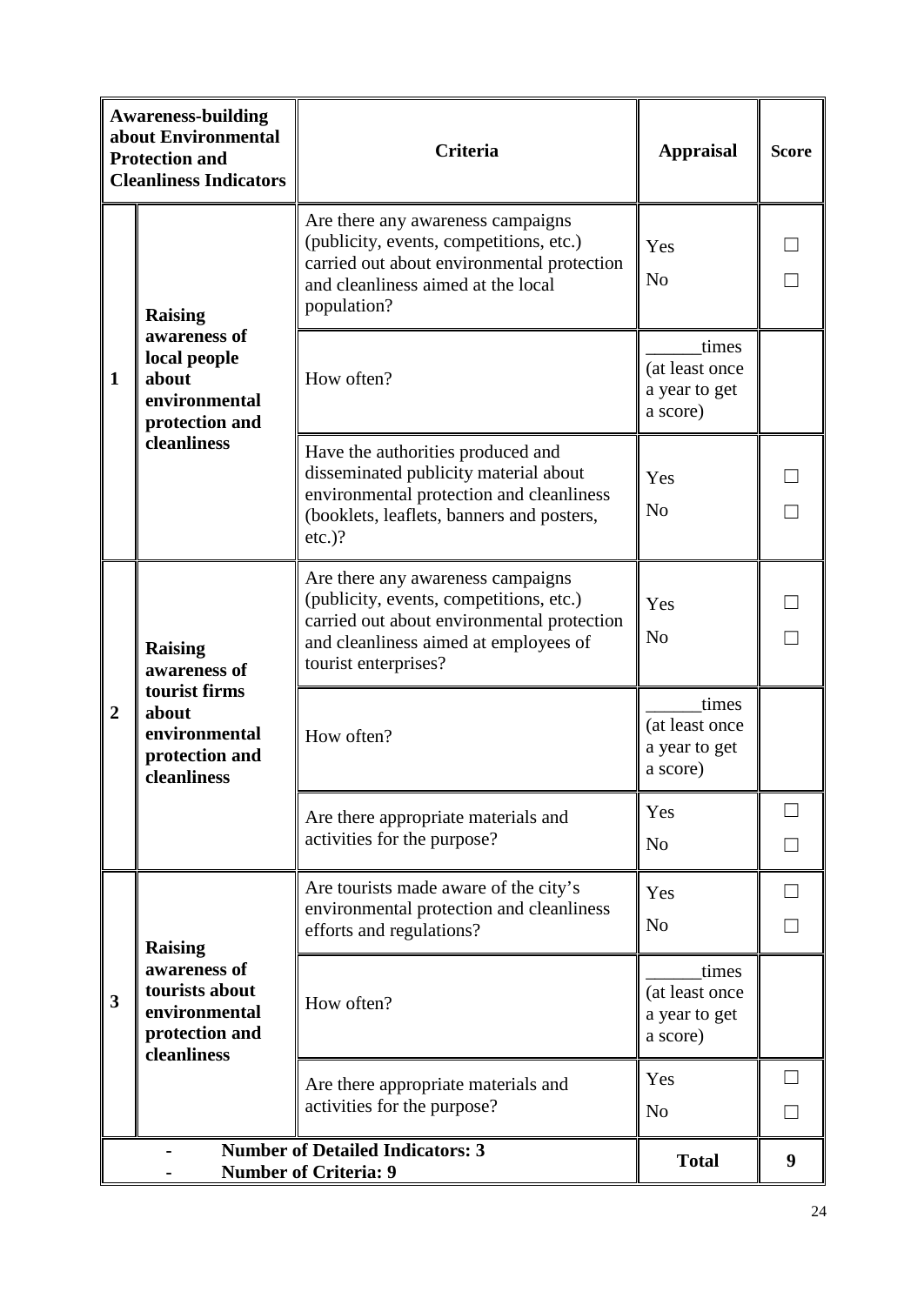|                | <b>GREEN SPACES</b>                                                     | <b>Criteria</b>                                                                                                                                    | <b>Appraisal</b>                             | <b>Score</b> |
|----------------|-------------------------------------------------------------------------|----------------------------------------------------------------------------------------------------------------------------------------------------|----------------------------------------------|--------------|
| $\mathbf{1}$   | <b>Quantity of</b><br>green space in                                    | How many parks are there in the city?                                                                                                              | (number)<br>(at least one to<br>get a score) |              |
|                | the city                                                                | What is the proportion of green space<br>compared to total surface area of the city?                                                               | $\%$<br>(At least 5% to<br>get a score)      |              |
|                |                                                                         |                                                                                                                                                    | Public<br>authorities                        |              |
|                | <b>Green space</b><br>maintenance<br>and<br>management                  |                                                                                                                                                    | Private<br>company                           |              |
|                |                                                                         | Which institution maintains and manages<br>green spaces?                                                                                           | Other ( <i>i.e.</i><br>NGO)<br>(specify)     |              |
| $\overline{2}$ |                                                                         |                                                                                                                                                    | None (No<br>score)                           |              |
|                |                                                                         | Is there a regular scheduled maintenance and                                                                                                       | Yes                                          |              |
|                |                                                                         | management programme?                                                                                                                              | N <sub>0</sub>                               | $\Box$       |
|                |                                                                         | Are there environmental management<br>systems in place (energy saving system for<br>lighting, irrigation, the use of organic<br>fertiliser, etc.)? | Yes<br>N <sub>0</sub>                        |              |
|                | <b>Number of Detailed Indicators: 2</b><br><b>Number of Criteria: 5</b> | <b>Total</b>                                                                                                                                       | 5                                            |              |

# <span id="page-24-0"></span>**6.5.Table of assessment on 2 indicators of green spaces**

# <span id="page-24-1"></span>**6.6.Table of assessment on 4 indicators of health safety and urban safety and security**

| <b>HEALTH SAFETY</b><br><b>AND URBAN</b><br><b>SAFETY AND</b><br><b>SECURITY</b> |                      | <b>Criteria</b>                                 | <b>Appraisal</b>                                             | <b>Score</b> |
|----------------------------------------------------------------------------------|----------------------|-------------------------------------------------|--------------------------------------------------------------|--------------|
|                                                                                  | <b>Health safety</b> | Are there enough health centres in the<br>city? | Yes<br>(At least 1 for<br>500 inhabitants<br>to get a score) |              |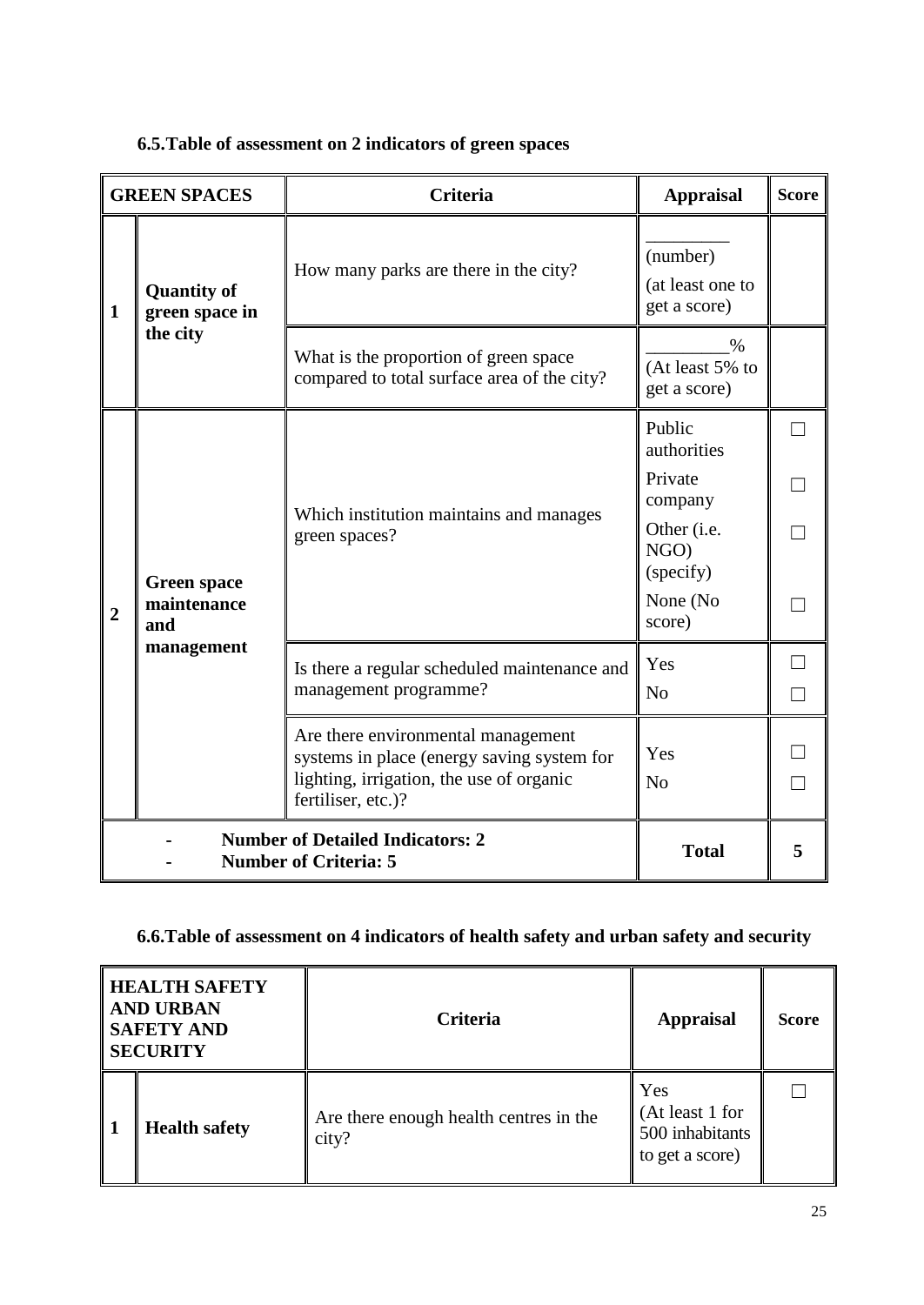|                         |                                                        |                                                                                                                                                                                                                                                                                              | N <sub>o</sub>                                                                                        |        |
|-------------------------|--------------------------------------------------------|----------------------------------------------------------------------------------------------------------------------------------------------------------------------------------------------------------------------------------------------------------------------------------------------|-------------------------------------------------------------------------------------------------------|--------|
|                         |                                                        | Are there enough pharmacies in the city?                                                                                                                                                                                                                                                     | Yes<br>(At least 1 for<br>500 inhabitants<br>to get a score)<br>N <sub>o</sub>                        | $\Box$ |
|                         |                                                        | Is there a sanitation norm for the places<br>where tourists congregate (restaurants,<br>markets, fast food outlets, street vendors,<br>etc)?                                                                                                                                                 | Yes<br>N <sub>o</sub>                                                                                 |        |
|                         |                                                        | How often are sanitation inspections<br>carried out at areas where tourists<br>congregate (restaurants, markets, fast<br>food outlets, street vendors, etc)?                                                                                                                                 | Monthly or<br>more often<br>(At least once<br>a month to get<br>a score)<br>Less than once<br>a month |        |
| $\overline{2}$          | <b>Safety and security</b><br>in the city              | Are there sufficient police officers in the<br>city? (based on individual country's<br>norm)                                                                                                                                                                                                 | Yes<br>N <sub>o</sub>                                                                                 |        |
|                         |                                                        | Is there a dedicated tourist police unit in<br>the city?                                                                                                                                                                                                                                     | Yes<br>N <sub>o</sub>                                                                                 |        |
|                         |                                                        | Have they been properly trained to deal<br>with issues that tourists may have?                                                                                                                                                                                                               | Yes<br>N <sub>o</sub>                                                                                 |        |
| 3                       | <b>Crime prevention</b><br>and enforcement<br>of rules | Are regulations (protective and<br>preventive measures and activities)<br>against illegal activities resulting from<br>tourism enforced to protect the local<br>population (i.e. child prostitution, drugs,<br>trafficking, smuggling, damage of<br>environmental and cultural assets etc.)? | Yes<br>N <sub>o</sub>                                                                                 |        |
|                         |                                                        | Are awareness campaigns to persuade<br>tourists not to indulge in illegal activities<br>carried out regularly?                                                                                                                                                                               | Yes<br>N <sub>o</sub>                                                                                 |        |
| $\overline{\mathbf{4}}$ | <b>Risk management</b><br>strategy                     | Is there a risk management system in<br>place?                                                                                                                                                                                                                                               | Yes<br>N <sub>o</sub>                                                                                 |        |
|                         |                                                        | Is it regularly updated and are the main<br>people involved trained and their skills<br>updated?                                                                                                                                                                                             | Yes<br>N <sub>o</sub>                                                                                 |        |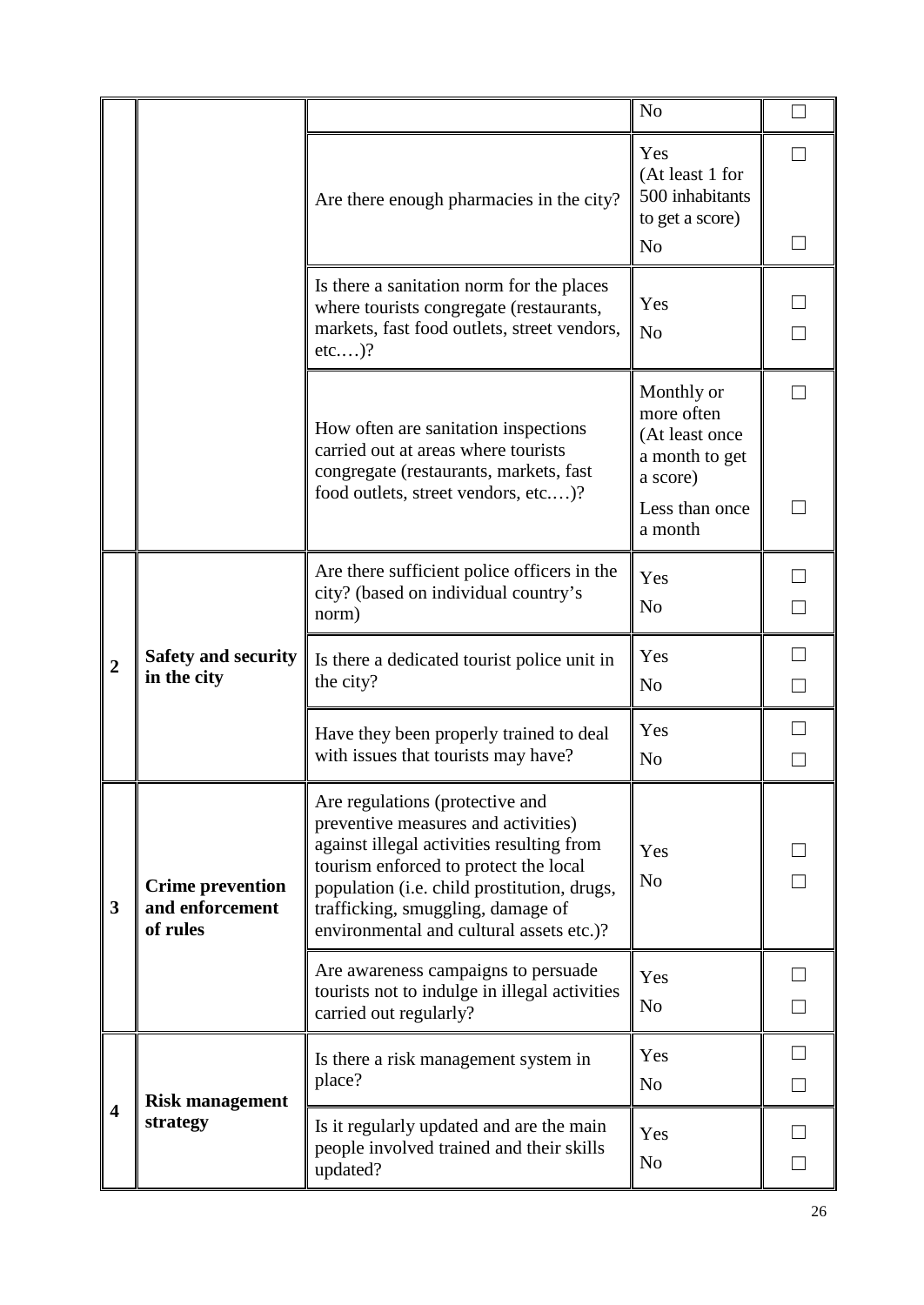|                                                                                            |  | Is there a crisis management system in<br>place? | Yes<br>N٥    |  |
|--------------------------------------------------------------------------------------------|--|--------------------------------------------------|--------------|--|
| <b>Number of Detailed Indicators: 4</b><br><b>Number of Criteria: 12</b><br>$\blacksquare$ |  |                                                  | <b>Total</b> |  |

## <span id="page-26-0"></span>**6.7.Table of assessment on 5 indicators of tourism infrastructure and facilities indicators**

| <b>TOURISM</b><br><b>INFRASTRUCTURE</b><br><b>AND FACILITIES</b><br><b>INDICATORS</b> |                                                                 | <b>Criteria</b>                                                                                                                                      | <b>Appraisal</b>                                                                          | <b>Score</b>     |
|---------------------------------------------------------------------------------------|-----------------------------------------------------------------|------------------------------------------------------------------------------------------------------------------------------------------------------|-------------------------------------------------------------------------------------------|------------------|
|                                                                                       | <b>Planning for</b><br>tourism                                  | Has a tourism master plan for the city been<br>formulated?                                                                                           | Yes<br>N <sub>0</sub>                                                                     |                  |
| $\mathbf{1}$                                                                          |                                                                 | Is it being implemented?                                                                                                                             | Yes<br>N <sub>0</sub>                                                                     | $\Box$           |
|                                                                                       |                                                                 | Is it monitored and adapted on a regular<br>basis (at least every 2 years)?                                                                          | Yes<br>N <sub>o</sub>                                                                     | $\Box$           |
|                                                                                       | <b>Information</b><br>centres, signage<br>and tourist<br>maps   | Are there sufficient tourist information<br>centres or points in the city?                                                                           | Yes<br>(At least one at<br>each main<br>tourist site to<br>get a score)<br>N <sub>o</sub> | $\Box$           |
|                                                                                       |                                                                 | Are the tourist attractions of the city<br>properly signposted?                                                                                      | Yes<br>N <sub>o</sub>                                                                     |                  |
| 2                                                                                     |                                                                 | Are signposts also in English?                                                                                                                       | Yes<br>N <sub>0</sub>                                                                     | $\Box$<br>$\Box$ |
|                                                                                       |                                                                 | Is there a tourist map for the city?                                                                                                                 | Yes<br>N <sub>0</sub>                                                                     |                  |
|                                                                                       |                                                                 | Are the map and other tourist information<br>well disseminated at places where tourists<br>congregate in the city?                                   | Yes<br>No                                                                                 |                  |
| 3                                                                                     | <b>Location of</b><br>shopping<br>centres and<br>retail outlets | Are shopping centres and shopping outlets<br>within a reasonable distance of areas<br>where tourists congregate (i.e. attractions,<br>hotels, etc.)? | Yes<br>N <sub>o</sub>                                                                     |                  |
|                                                                                       |                                                                 | Are there handicraft centres near tourist<br>area?                                                                                                   | Yes<br>N <sub>o</sub>                                                                     |                  |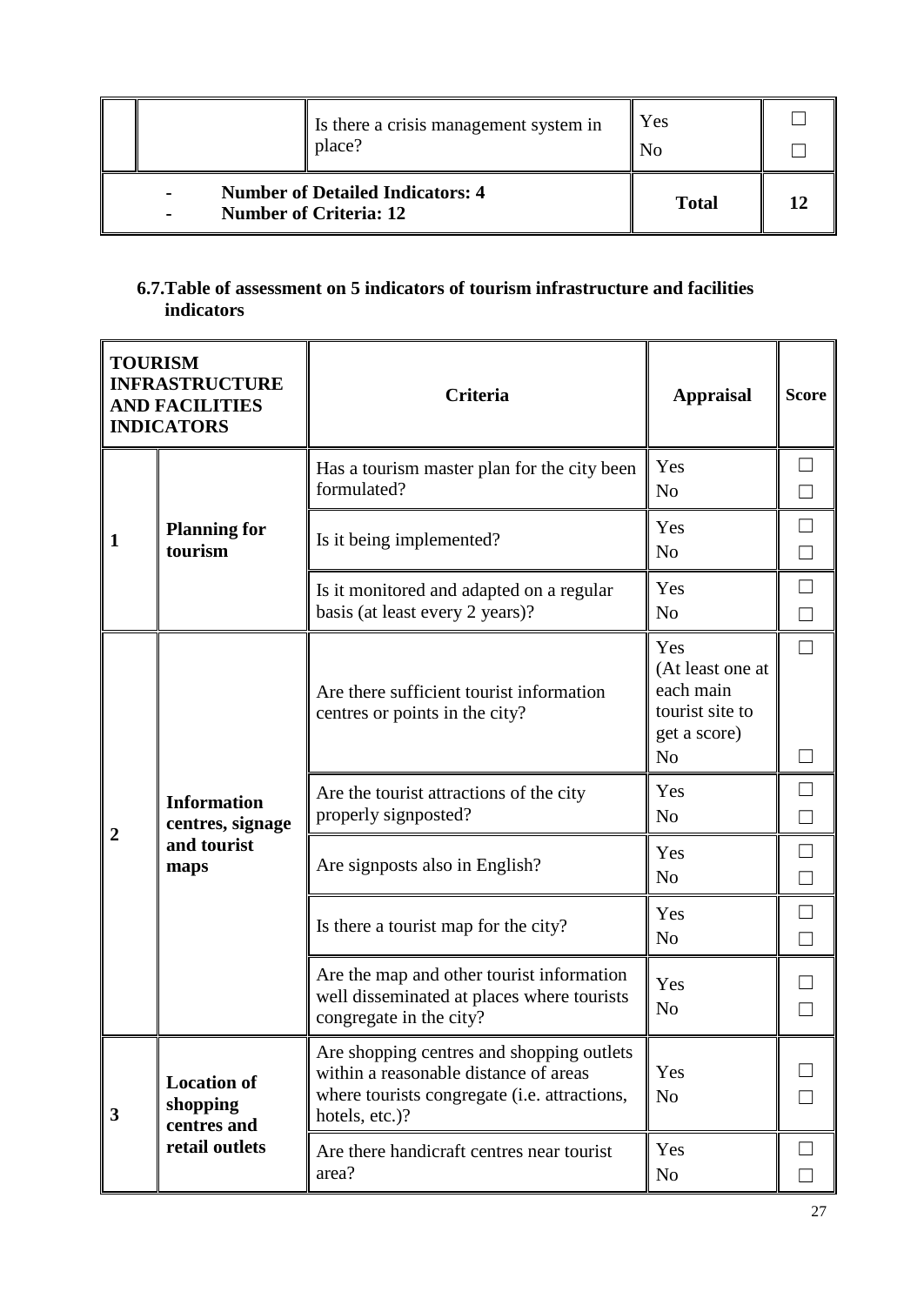|                                                                          |                                                  | Are the handicrafts on sale of good quality<br>and representative of the city?                                                                                                                      | Yes<br>N <sub>o</sub>                                                 |    |
|--------------------------------------------------------------------------|--------------------------------------------------|-----------------------------------------------------------------------------------------------------------------------------------------------------------------------------------------------------|-----------------------------------------------------------------------|----|
|                                                                          |                                                  | Are local products available on sale?                                                                                                                                                               | Yes<br>N <sub>0</sub>                                                 | ┑  |
|                                                                          | Leisure areas<br>(tourist areas,                 | Are leisure areas in the city clearly<br>indicated and available to tourists?                                                                                                                       | Yes<br>N <sub>o</sub>                                                 |    |
| $\boldsymbol{4}$                                                         | public parks,<br>sports and<br>recreation, etc.) | Are these affordable to local residents?                                                                                                                                                            | Yes<br>N <sub>o</sub>                                                 |    |
|                                                                          |                                                  | Are surveys regularly carried out to gauge<br>tourist satisfaction with the cleanliness,<br>welcome and hospitality, security, and the<br>appreciation of decor and the environment<br>of the city? | Yes<br>N <sub>o</sub>                                                 |    |
|                                                                          | <b>Level of tourist</b><br>satisfaction          | What percentage of tourists is satisfied?                                                                                                                                                           | $\frac{9}{6}$ (At<br>least 70% to<br>get a score)                     |    |
| 5                                                                        |                                                  | How often are they carried out?                                                                                                                                                                     | Once a year or<br>more often (At<br>least annually<br>to get a score) |    |
|                                                                          |                                                  |                                                                                                                                                                                                     | Less than once<br>a year                                              |    |
|                                                                          |                                                  | Have the results of the surveys led to<br>actions to improve the situation?                                                                                                                         | Yes<br>N <sub>o</sub>                                                 |    |
| <b>Number of Detailed Indicators: 5</b><br><b>Number of Criteria: 18</b> |                                                  |                                                                                                                                                                                                     | <b>Total</b>                                                          | 18 |

# **7. ASEAN Clean Tourist City Standard—LABEL**

**7.1. Label**



**ASEAN Clean Tourist City Standard**